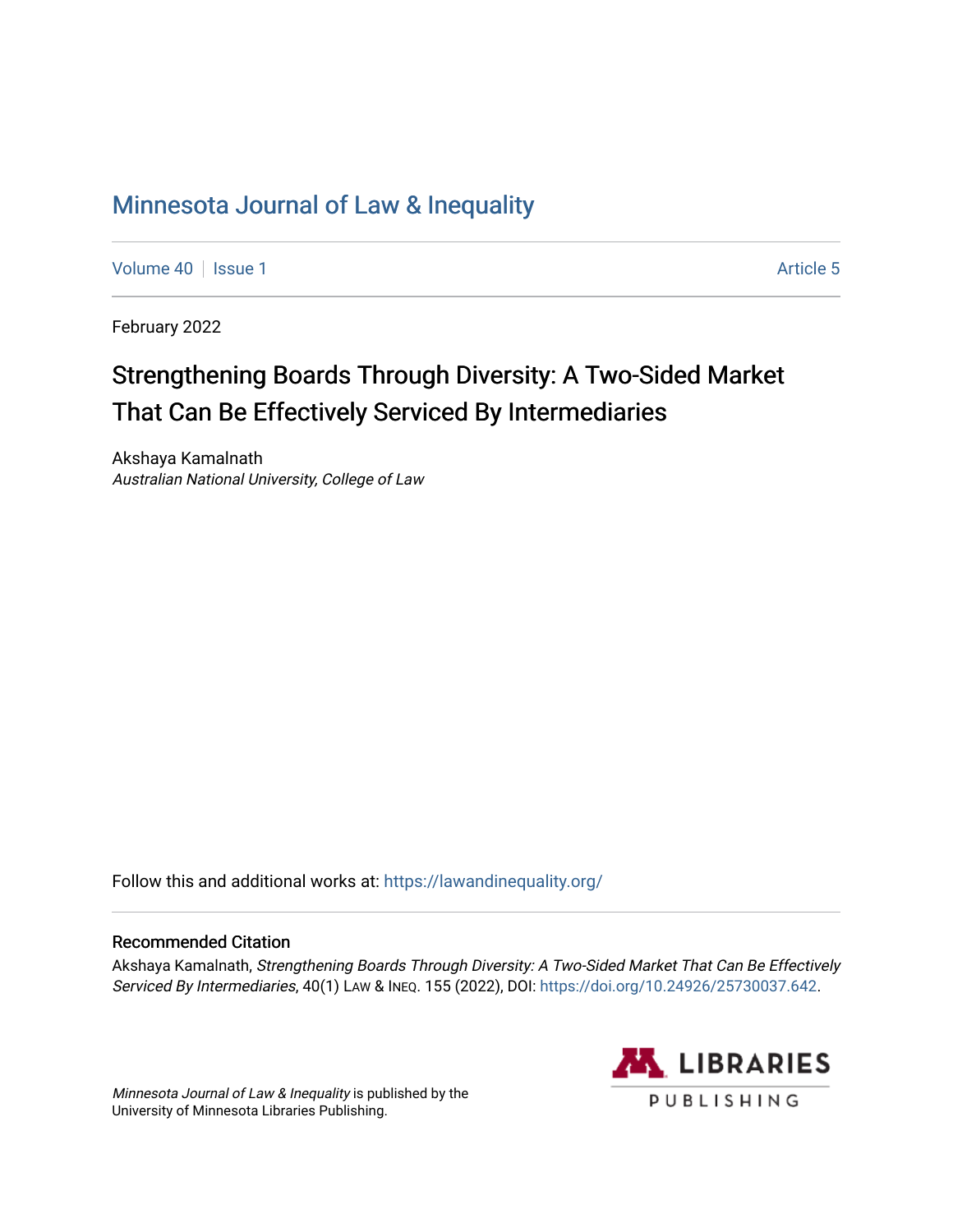# **Strengthening Boards Through Diversity: A Two-Sided Market That Can Be Effectively Serviced By Intermediaries**

#### Akshaya Kamalnath†

#### **Abstract**

*The current focus on the monitoring role of the corporate board has come under much criticism. Independent directors play a significant role within this model. However, their ability to truly function independently has been rightly questioned in the last decade. Independent directors are impeded by two main problems: first, the lack of access to relevant information, for which they are reliant on management, and second, the high likelihood of being captured (to varying degrees) by management. There have been various suggestions to fix these problems, ranging from enhancing board diversity to drastically reforming the current model of corporate boards.*

*This Article argues that diversity holds the promise of slowly reforming the current board model, so long as well-considered measures are taken. To that end, this Article will propose a model of board governance that relies on providers of supplemental board services as intermediaries to facilitate diversity on boards. This model will, on the one hand, allow companies to attract both the best and diverse directors and on the other hand, allow board candidates (especially diverse candidates) to make well-informed decisions about taking on directorships. Eventually, companies may choose to share these reports with investors and the general public to signal their commitment to diversity and governance. Finally, the proposed model has the potential to drive boards to take on more of an advisory role along with the current focus on monitoring.*

<sup>†</sup>. Senior Lecturer, the Australian National University, College of Law. I am grateful to participants and organizers of the Feminism and Corporate Law: Reforming Corporate Governance Roundtable for their comments on the article during the Roundtable event. I am also grateful to Professor Cindy Schipani, Professor Faith Stevelman, and Professor Jefferey M. Lipsaw for comments on earlier drafts. All errors are mine.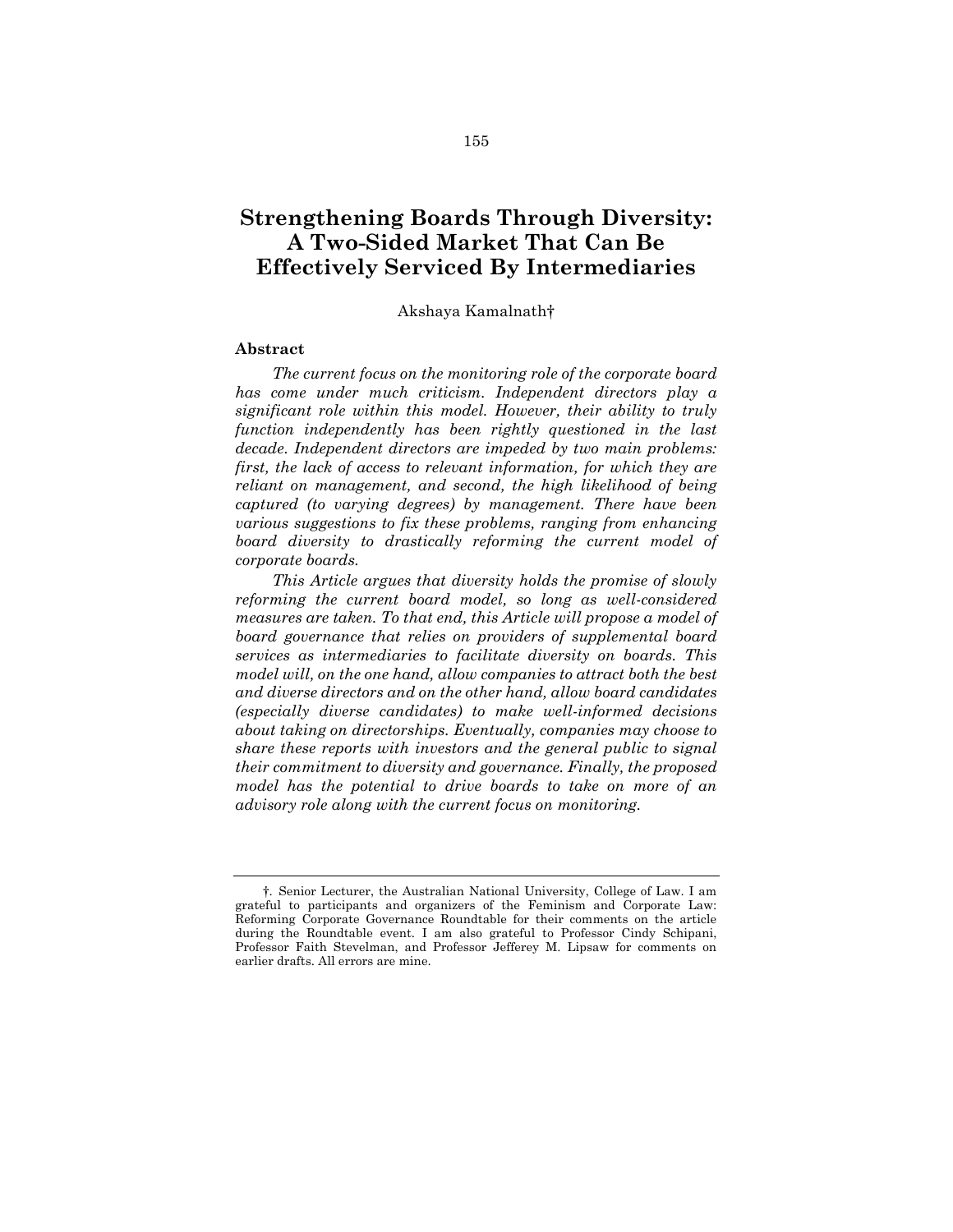# **Table of Contents**

| I. The Current Monitoring Board – Problems and Solutions  5 |
|-------------------------------------------------------------|
|                                                             |
|                                                             |
|                                                             |
|                                                             |
|                                                             |

## **Introduction**

<span id="page-2-1"></span>The present model of the board of directors has come under much criticism, and the search is on for both potential fixes to the existing model and new governance models.<sup>1</sup> This Article argues that diversity can strengthen boards, provided that effective mechanisms are adopted as well. It will propose a model where supplemental providers of board services, like executive search firms and board evaluation providers, can assist in obtaining these benefits.

<span id="page-2-0"></span>Increasing diversity on corporate boards has become an important issue for two reasons. First, diversity on corporate boards, by increasing workplace diversity (with a focus on demographic diversity), helps to reduce workplace inequality.<sup>2</sup> Second, diversifying the corporate board increases the variety of perspectives in decision making, which in turn improves corporate governance.<sup>3</sup>

Since gender diversity is easily measurable and most people agree on the need for gender equality, corporate diversity has come

<sup>1</sup>*. See, e.g.*, MELVIN A. EISENBERG, THE STRUCTURE OF THE CORPORATION: A LEGAL ANALYSIS 141–56 (1976) (critiquing the modern board practice and offering proposals for reform of the existing working models and legal models); *see also* Stephen M. Bainbridge & M. Todd Henderson, *Boards-R-Us: Reconceptualizing Corporate Boards*, 66 STAN. L. REV. 1051, 1072 (2014) (arguing that companies should outsource board activities as an alternative to the current practices).

<sup>2</sup>*. See* Mark McCann & Sally Wheeler, *Gender Diversity in the FTSE 100: The Business Case Claim Explored*, 38 J. L. & SOC'Y 542, 574 (2011) ("Women should be appointed as NEDs as an issue of social justice . . . .").

<sup>3</sup>*. See* Akshaya Kamalnath, *Defining Diversity in Corporate Governance: A Global Survey*, 45 J. LEGIS. 1 (2018) (discussing the meaning of diversity within corporate governance).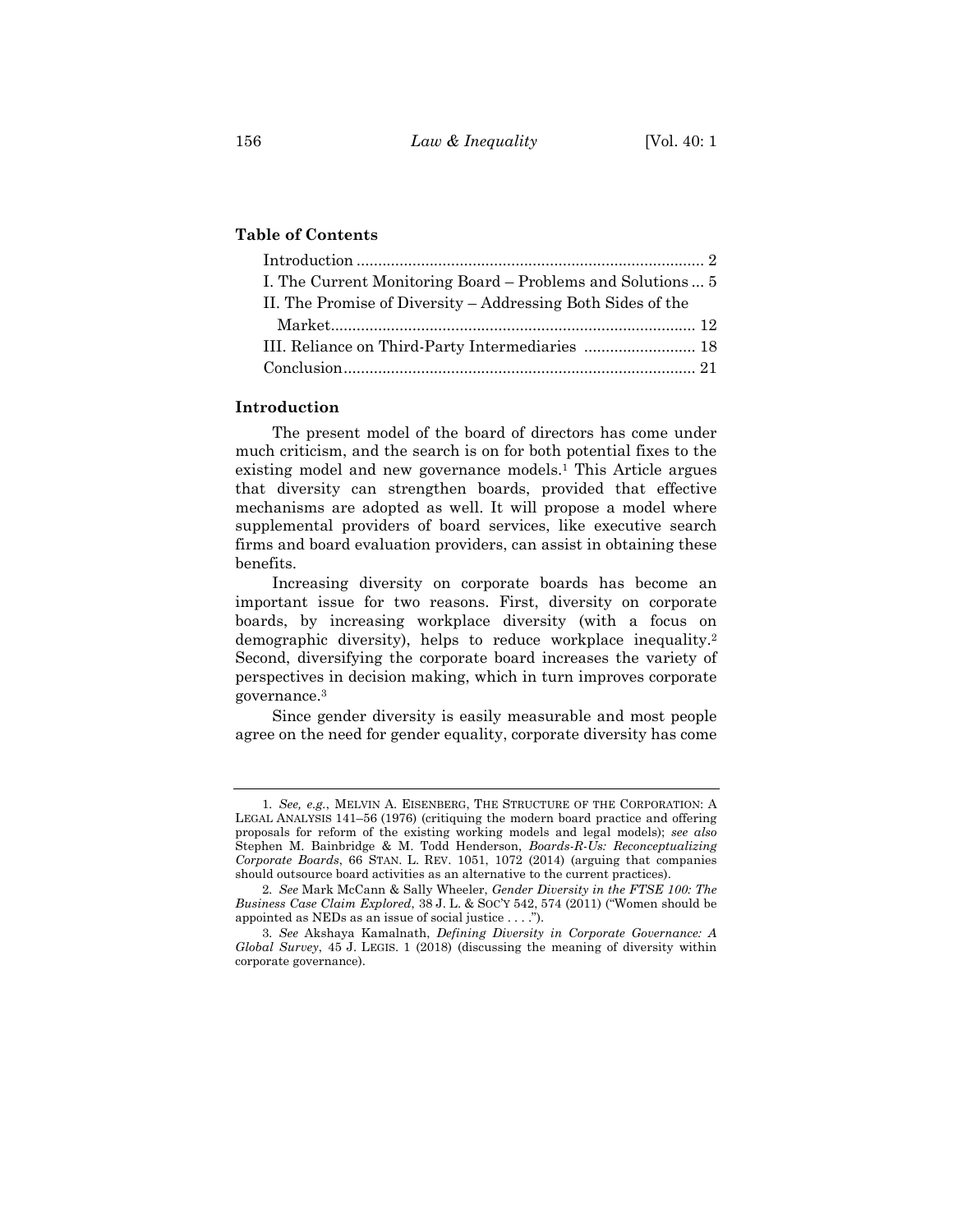<span id="page-3-1"></span>to focus mostly on gender.<sup>4</sup> The re-emergence of the Black Lives Matter movement following the murder of George Floyd has also brought attention to racial diversity in corporate boards.<sup>5</sup> This Article will show how the benefits of equality and corporate governance due to diversity on corporate boards are intertwined.

<span id="page-3-2"></span>Before elaborating on these combined benefits of board diversity, it is necessary to mention that there is also a "business case" for board diversity; proponents of this business case attempt to show that diverse boards can be linked to increased profitability.<sup>6</sup> However, this is a very difficult link to prove, since a firm's profits are dependent on numerous factors. This problem is not unique to board diversity. The economic value of other corporate governance best practices, like independent directors, is also difficult to prove empirically, again because firm profits are dependent on various factors. Despite this difficulty, there is a continued reliance on the business case for board diversity, most likely because it is the easiest and most attractive way to "sell" board diversity to various groups.<sup>7</sup> This Article will not focus on the business case for diversity on boards nor the studies that have shown a correlation (positive or negative) between women directors and increased profits.<sup>8</sup>

<span id="page-3-0"></span>Returning to the benefits of board diversity, the link between motivations for equality and motivations for corporate governance becomes clear when we think about what is meant by "corporate governance." Although the board's monitoring role is often the priority in large, public companies, corporate governance also

<sup>4</sup>*. Id.* at 2.

<sup>5</sup>*. See* Gaurdie Banister, *How Black Lives Matter in Corporations—This Time Can Be Different*, CORPORATE BOARD MEMBER, https://boardmember.com/how-blacklives-matter-in-corporations-this-time-can-be-different/ 94FQ].

<sup>6</sup>*. See* Lisa M. Fairfax, *The Bottom Line on Board Diversity: A Cost-Benefit Analysis of the Business Rationales for Diversity on Corporate Boards*, 2005 WIS. L. REV. 795, 810–30 (2005) (using a cost-benefit analysis to argue that some business case rationales are flawed); *see also* McCann & Wheeler, *supra* note [2,](#page-2-0) at 557–73 (showing that the business rationale did not hold up based on an empirical analysis of FTSE 100 companies).

<sup>7</sup>*. See* Darren Rosenblum, *When Does Sex Diversity on Boards Benefit Firms*, 20 U. PA. J. BUS. L. 429 (2018) (critiquing corporate reliance on business case arguments for increasing board diversity).

<sup>8</sup>*. See, e.g.*, Akshaya Kamalnath*, Corporate Governance Case for Board Gender Diversity: Evidence from Delaware Cases*, 82 ALB. L. REV. 23, 28–29 (2018) ("The first wave of empirical literature on board gender diversity focused on the link between women directors and firm profits. However, the results of these studies are far from unequivocal, with some showing a positive correlation, others showing a negative correlation and still others showing no correlation.") (footnotes omitted).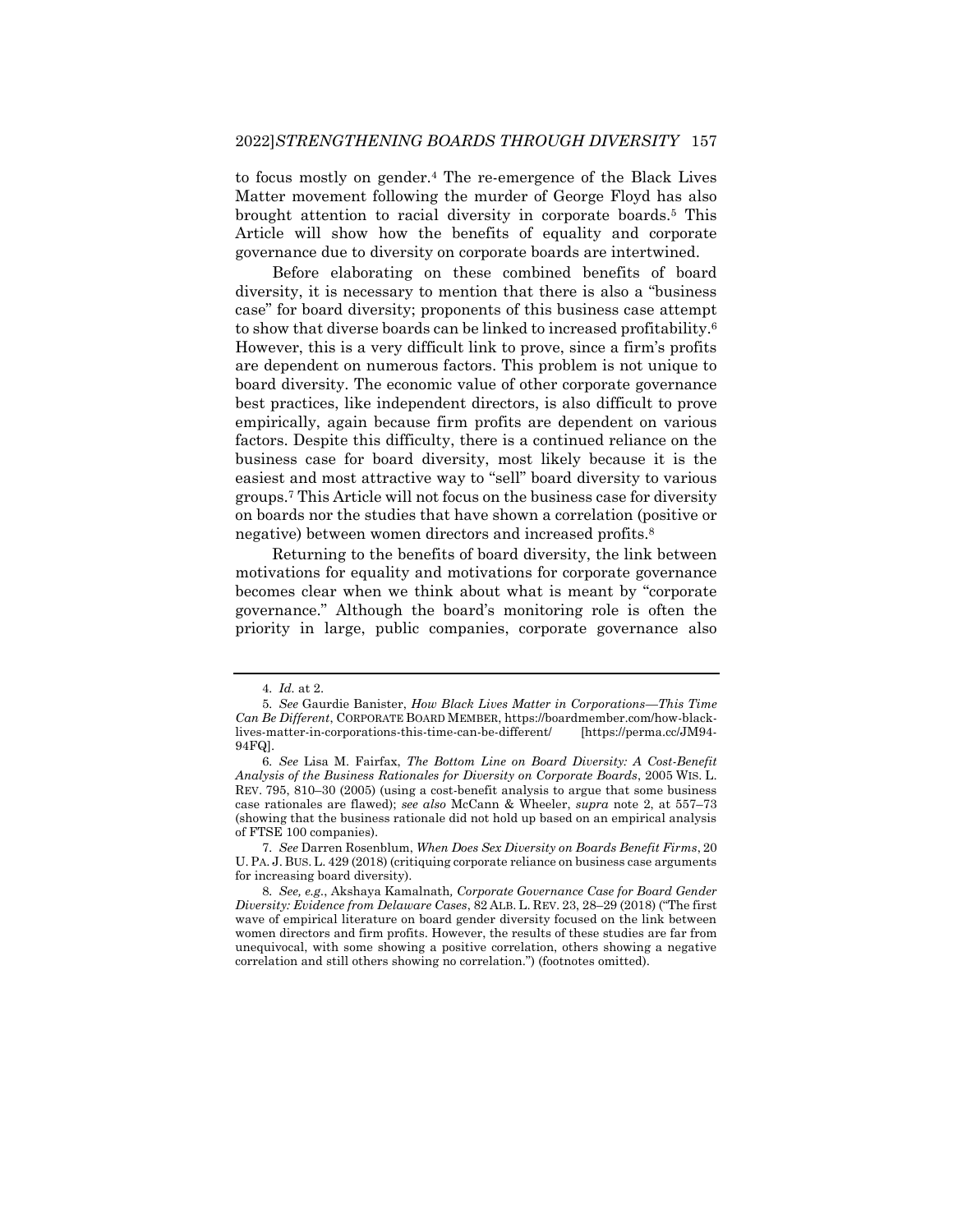involves providing both strategic guidance to management and access to various resources and networks.<sup>9</sup> Drawing from these functions, the Organization for Economic Co-operation and Development defines corporate governance as follows:

Corporate governance involves a set of relationships between a company's management, its board, its shareholders and other stakeholders. Corporate governance also provides the structure through which the objectives of the company are set, and the means of attaining those objectives and monitoring performance are determined.<sup>10</sup>

The emphasis on the board's monitoring role means that the benefits to corporate governance from diversity are understood as an improvement in the board's monitoring function.<sup>11</sup> Thus, the argument that diverse candidates, by bringing in different perspectives, do a better job of assisting the board in questioning and monitoring management has rightly gained ground.<sup>12</sup> However, the fact that boards also guide management, especially in times of crisis, means that boards should be attuned to the needs of various stakeholders.

<span id="page-4-0"></span>Similarly, diverse candidates might also allow companies to access social networks that they might not otherwise be able to access.<sup>13</sup> The equality rationale mainly seeks to address the problem of qualified women and other minority groups being unable to access board positions as a result of conscious or unconscious bias.<sup>14</sup> However, this rationale could be expanded further to incorporate the idea that diverse boards would be better able to

<sup>9.</sup> OECD, G20/OECD PRINCIPLES OF CORPORATE GOVERNANCE 13, 45 (2015), https://www.oecd-ilibrary.org/docserver/9789264236882-

en.pdf?expires=1593925258&id=id&accname=guest&checksum=06E9199088BE18 A42F2D9F92B476C436 [https://perma.cc/9QXK-DJNP].

<sup>10</sup>*. Id.* at 9.

<sup>11</sup>*. See* Kamalnath*, supra* note [8,](#page-3-0) at 23.

<sup>12</sup>*. See* Rene B. Adams & Daniel Ferreira, *Women in the Boardroom and Their Impact on Governance and Performance*, 94 J. FIN. ECON. 291 (2009) (finding that female directors enhance monitoring); *see, e.g.*, Michal Barzuza, *Proxy Access for Board Diversity*, 99 B.U. L. REV. 1279, 1284 (2019) (arguing that diversity can increase board accountability because "[d]iversity is likely to increase board turnover, independence, and monitoring functions").

<sup>13</sup>*. See* Debbie A. Thomas, *Bias in the Boardroom: Implicit Bias in the Selection and Treatment of Women Directors*, 102 MARQ. L. REV. 539, 559–60 (2018) (noting that board members have a tendency to recruit new members from a homogenous, small, and personal network instead of from a more diverse pool of individuals).

<sup>14.</sup> McCann & Wheeler, *supra* note [2,](#page-2-0) at 550 ("[I]n a world where rights to gender equality are seen as a basic human right there can be no case for exclusion."); *see also* Thomas, *supra* note [13](#page-4-0) (discussing the role of implicit bias in preventing women from obtaining board positions).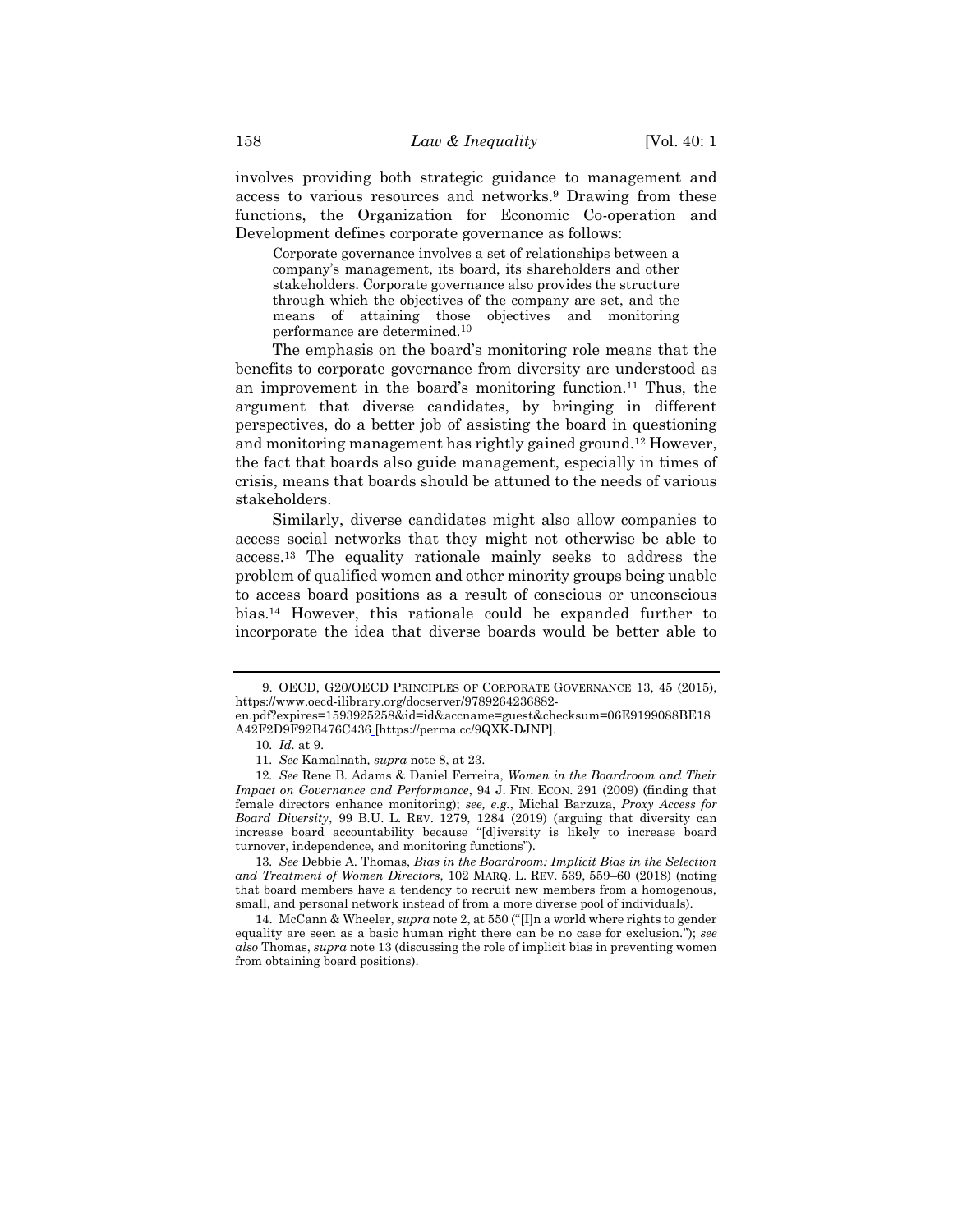guide management with regard to problems concerning various stakeholder groups. Although not theorized in this manner, we see in practice that companies and the general public react to a crisis involving the mishandling of sexual harassment claims by adding a woman director,<sup>15</sup> or to racial injustice issues by calling for a Black director.<sup>16</sup> While some of these may be ill-advised knee-jerk reactions, which could impose heavy burdens on minority directors, these early stirrings indicate that the rationales for equality and corporate governance are connected.

Therefore, diversity can strengthen boards in many ways, as long as all stakeholders are aware of and guard against issues like tokenism, stereotyping, and overburdening diverse members on the board. This Article proposes a model that will address each of these issues. Part I will outline the issues with the current monitoring board model and examine some of the fixes and alternatives that have been proposed. Part II will discuss the diversification of boards, showcasing the promise this could have for companies but also exploring the potential issues that could impact companies and diverse candidates. Part III will then propose a model that relies on third-party intermediaries to service companies, diverse board members, and eventually other stakeholders. This Article will conclude with some thoughts about future research on this topic.

### **I. The Current Monitoring Board – Problems and Solutions**

<span id="page-5-0"></span>The board of directors has three functions: to provide strategic advice,<sup>17</sup> bring valuable resources in the form of expertise and access to networks,<sup>18</sup> and monitor management.<sup>19</sup> Although the board of directors is generally required to run the company, it became apparent by the 1970s that, for large, public companies, the board of directors would not be involved in the day-to-day

<sup>15</sup>*. See, e.g.*, Michelle Meyers, *Arianna Huffington Becomes Uber's First Female Board Member*, CNET (Apr. 27, 2016), https://www.cnet.com/news/ariannahuffington-becomes-ubers-first-female-board-member/ [https://perma.cc/Y9YH-DE9V] ("[Huffington's] addition to Uber's board comes as the company . . . faces an outcry over its record of passenger safety, particularly for women.").

<sup>16</sup>*. See* Banister, *supra* note [5.](#page-3-1)

<sup>17.</sup> Jill E. Fisch, *Taking Boards Seriously*, 19 CARDOZO L. REV. 265, 267 (1997).

<sup>18.</sup> Lynne L. Dallas, *The Relational Board: Three Theories of Corporate Boards of Directors*, 22 J. CORP. L. 1, 10 (1996).

<sup>19</sup>*. See* Michael C. Jensen & William H. Meckling, *Theory of the Firm: Managerial Behaviour, Agency Costs and Ownership Structure*, 3 J. FIN. ECON. 308 (1976) (noting that the monitoring model of the board is based on agency theory).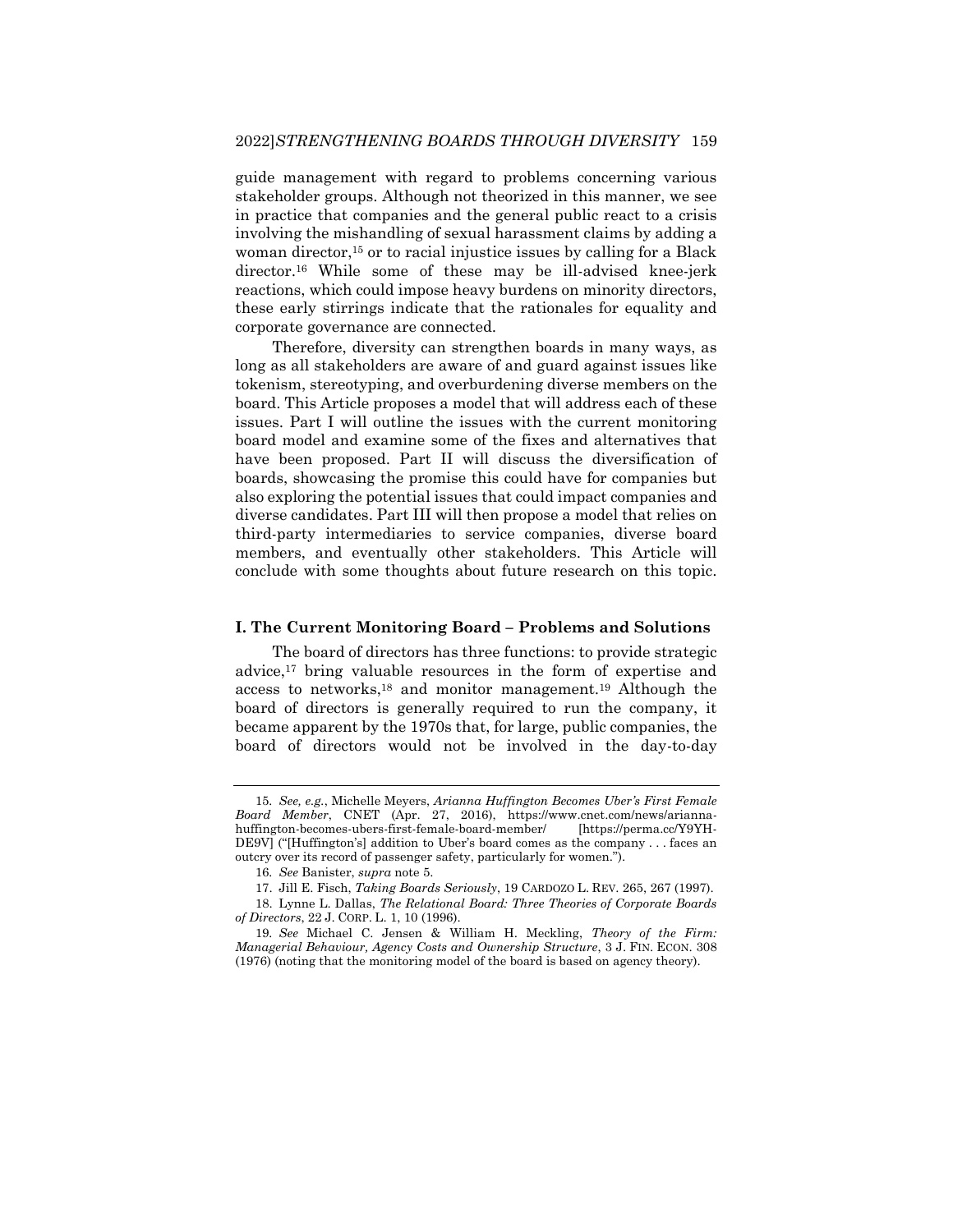management.<sup>20</sup> As a result of this change, Professor Melvin Eisenberg proposed that boards take on a stronger monitoring role.<sup>21</sup> He proposed that the board's primary functions were to supervise, monitor, and select executive management.<sup>22</sup> In order for boards to perform these functions effectively, Eisenberg believed that laws should ensure that boards are independent of the executives they monitor and that they receive adequate and objective information, which would enable them to properly execute their monitoring function.<sup>23</sup>

<span id="page-6-0"></span>Based on the recommendations of Eisenberg and a few others,<sup>24</sup> the American Law Institute (ALI) sought to enhance the monitoring, or oversight, function of the board in a draft of its 1984 Principles of Corporate Governance.<sup>25</sup> Ultimately, the Principles were published with a focus on increasing the number of independent directors on the board rather than making any substantive changes to the content of directors' duties.<sup>26</sup> Such a focus on independent directors has now been adopted in almost all of Delaware's jurisdictions.<sup>27</sup> This idea has been stamped into U.S. corporate law through the rules of the Securities and Exchange Commission (SEC) and the stock exchanges, NYSE and NASDAQ, which require public corporations to have a majority of independent directors on the board and on many board committees.<sup>28</sup>

The independent-director model has, however, come under increasing scrutiny, especially after the global financial crisis, in which large companies with a majority of independent directors failed to adequately monitor their management.<sup>29</sup> The main

24. Dalia Tsuk Mitchell, *The Import of History to Corporate Law*, 59 ST. LOUIS U. L. J. 683, 688–90 (2015).

25. PRINCIPLES OF CORP. GOVERNANCE: ANALYSIS AND RECOMMENDATIONS § 3.04 (AM. L. INST. 1984) (tentative draft No. 2).

26. Mitchell, *supra* note [24,](#page-6-0) at 690.

27*. Id.* ("Fully embracing the model as a structural rather than substantive one, the Delaware courts focused on the role of the independent directors.").

29*. See, e.g.*, Theodore N. Mirvis & William Savitt, *The Dangers of Independent Directors*, 40 DEL. J. CORP. L. 481 (2016); *see also* Claire A. Hill & Brett H. McDonnell, *Reconsidering Board Oversight Duties After the Financial Crisis*, 2013

<sup>20</sup>*. See* George W. Dent Jr., *The Revolution in Corporate Governance, the Monitoring Board, and the Director's Duty of Care*, 61 B.U. L. REV. 623, 623, 625 (1981).

<span id="page-6-1"></span><sup>21.</sup> EISENBERG, *supra* not[e 1,](#page-2-1) at 162–68*.*

<sup>22</sup>*. Id.* at 162, 168.

<sup>23</sup>*. Id.* at 170.

<sup>28.</sup> Robert Charles Clark, *Corporate Governance Changes in the Wake of the Sarbanes-Oxley Act: A Morality Tale for Policy Makers Too*, 22 GA. ST. U. L. REV. 251, 282–88 (2006).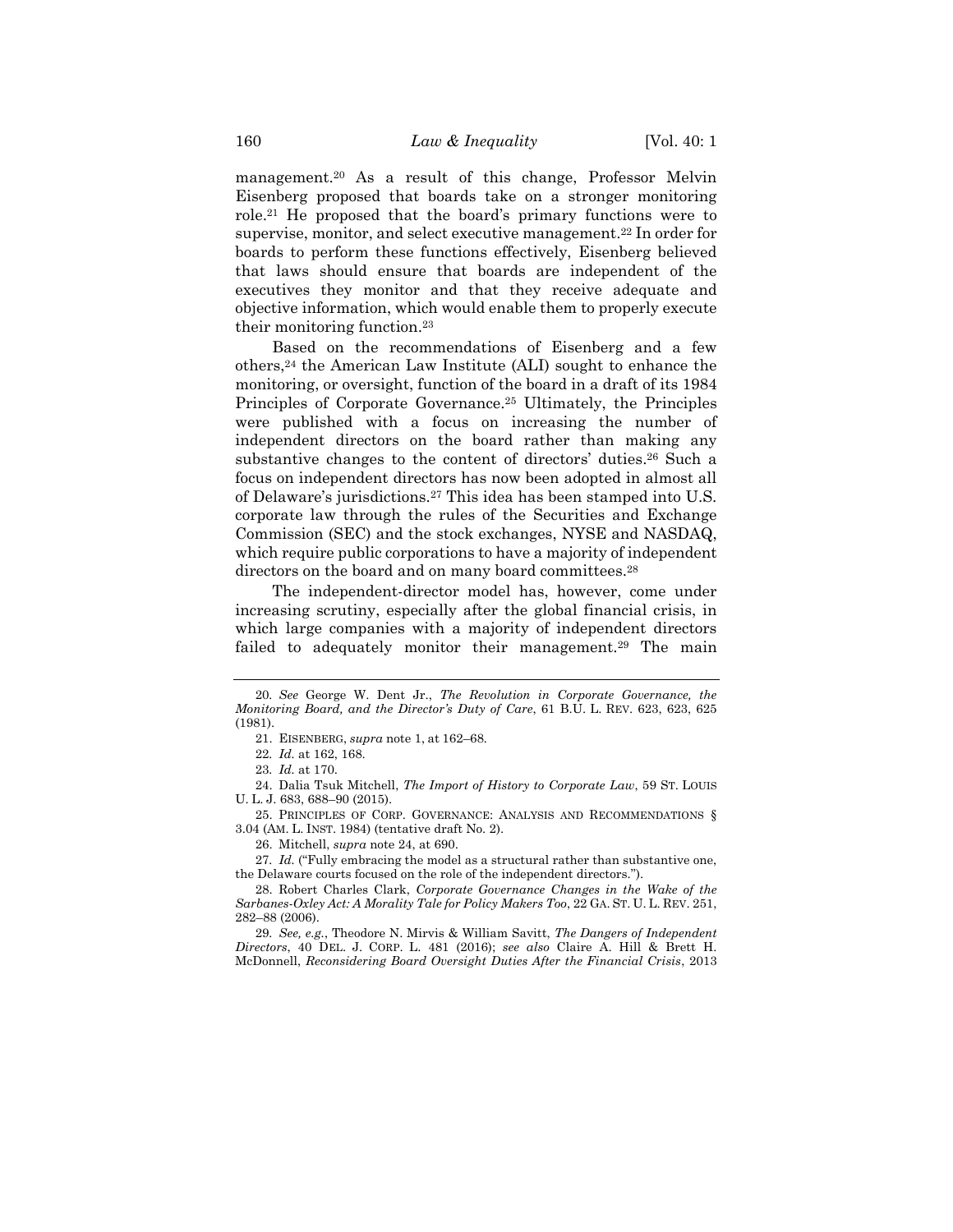criticism is that independent directors are unable to act *truly* independently of the CEO, and are therefore unable to effectively monitor management.<sup>30</sup> One explanation for this failure is that independent directors often belong to the same social circles as the CEO, making them sympathetic to the CEO and unlikely to challenge a course of action suggested by the CEO.<sup>31</sup>

Even if independent directors were able to truly be independent of management, independent directors usually lack firm-specific commitment to their companies.<sup>32</sup> Beyond the global financial crisis, scholars have analyzed isolated corporate scandals and concluded that independent directors are so over-committed that they are unable to adequately monitor management.<sup>33</sup> Independent directors are reliant on the CEO for information about the company, which makes it difficult for independent directors to effectively oversee management.<sup>34</sup> Even when they are provided with all of the relevant information, independent directors are often unable to digest vast amounts of information because they hold multiple board memberships and are often themselves executives and CEOs of other companies.<sup>35</sup>

<span id="page-7-0"></span>Following the acknowledgement of these deficiencies in the monitoring model of the board, with independent directors as the sharpest tools in the box, it is natural that scholars and companies have been looking for alternatives. At one extreme is the proposal by Professors Bainbridge and Henderson, who propose that the job of boards may be altogether outsourced to external service providers, such as law firms and auditing firms.<sup>36</sup> However, this proposal has not had much practical uptake even outside the United

U. ILL. L. REV. 859, 874–75 (2013) (arguing that financial catastrophes, such as those at the center of *In re Goldman Sachs* and *In re Citigroup*, show that companies need to better monitor information, control, and risk management systems to avoid liability).

<sup>30</sup>*. See, e.g.*, Erica Beecher-Monas, *Marrying Diversity and Independence in the Boardroom: Just How Far Have You Come, Baby?*, 86 OR. L. REV*.* 373 (2007).

<sup>31.</sup> Fisch, *supra* not[e 17,](#page-5-0) at 270.

<sup>32.</sup> Mirvis & Savitt, *supra* note [29,](#page-6-1) at 487–88.

<sup>33.</sup> Jeremy C. Kress, *Board to Death: How Busy Directors Could Cause the Next Financial Crisis*, 59 B.C. L. REV. 877, 918 (2018).

<sup>34</sup>*. E.g.*, DAVID F. LARCKER & BRIAN TAYAN, NETFLIX APPROACH TO GOVERNANCE: GENUINE TRANSPARENCY WITH THE BOARD 1 (2018) (discussing the "information gap" between management and boards that arises as a result of board members not being actively involved with daily operations).

<sup>35.</sup> Akshaya Kamalnath, *The Perennial Quest for Board Independence: Artificial Intelligence to the Rescue*, 83 ALB. L. REV. 43, 49 (2019).

<sup>36.</sup> Bainbridge & Henderson, *supra* not[e 1,](#page-2-1) at 1072.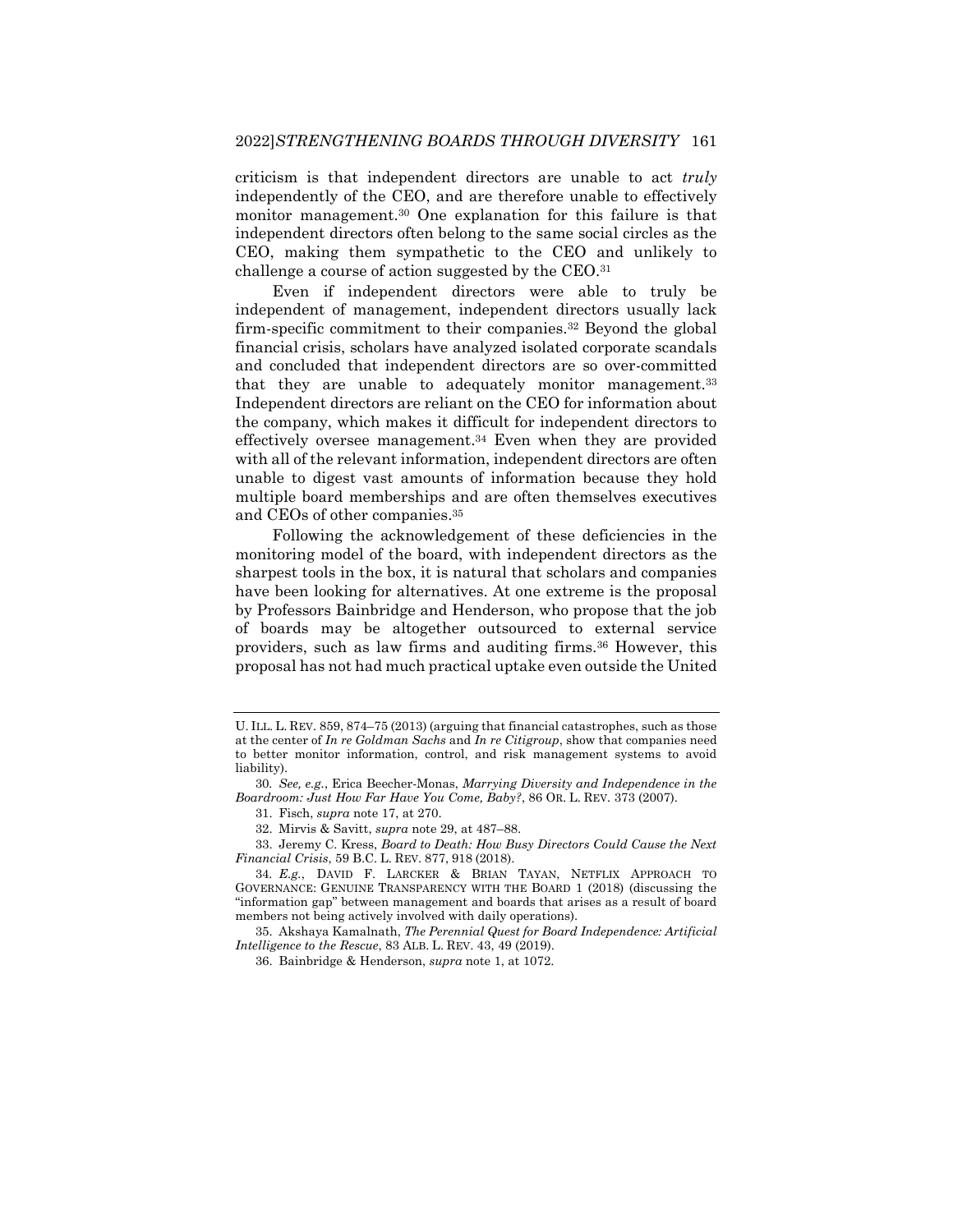States, particularly in countries where corporations are not prohibited from being board directors.<sup>37</sup>

An alternative model, which has come out of innovative practices at Netflix (the Netflix Model), proposes that directors have better access to information.<sup>38</sup> This model includes two practices not seen in the traditional board model. The first practice is that directors regularly attend monthly and quarterly senior management meetings, albeit in an observational capacity.<sup>39</sup> The second practice is that board communications are "structured as approximately 30-page online memos in narrative form that not only include links to supporting analysis but also allow open access to *all data and information* on the company's internal shared systems, including the ability to ask clarifying questions of the subject authors."<sup>40</sup> These communications are then "shared with the top 90 executives as well as the board."<sup>41</sup> The CFO of Netflix explains the second practice as follows:

[The board memo] is part of the evolution from a presentation culture to a memo-based culture [internally across the company]. Once you have the ability to effectively write collaboratively, you can then graduate to a memo that is collaboratively written . . . .The central coordinator, if there is one, is likely Reed [Hastings, the CEO of Netflix] himself or my Financial Planning & Analysis group. Or, for each of the areas that are writing these deeper memos, they have the C-level owner take responsibility for that.<sup>42</sup>

A third practice that some companies might claim to have, although uncommon, involves a board culture steeped in amenable collaboration. One board member describes this culture as follows:

Reed [Hastings] has always been masterful at hiring really good people, pushing decision making to those people, and not micromanaging. Letting decisions roll up and be debated rather than micromanaged. That style, that kind of management philosophy rolls up into the board meetings where any one of the members of [the CEO]'s staff can comment or disagree, or take questions from any of us around the table and answer them openly.<sup>43</sup>

<sup>37.</sup> The lack of reporting on the outsourcing of board services indicates that it has likely not yet occurred; should a company outsource its board services, there would most likely be ample reporting of the matter.

<sup>38.</sup> LARCKER & TAYAN, *supra* not[e 34,](#page-7-0) at 1.

<sup>39</sup>*. Id.*

<sup>40</sup>*. Id.*

<sup>41</sup>*. Id.*

<sup>42</sup>*. Id.* at 3 (first and second alterations in original).

<sup>43</sup>*. Id.* at 3–4.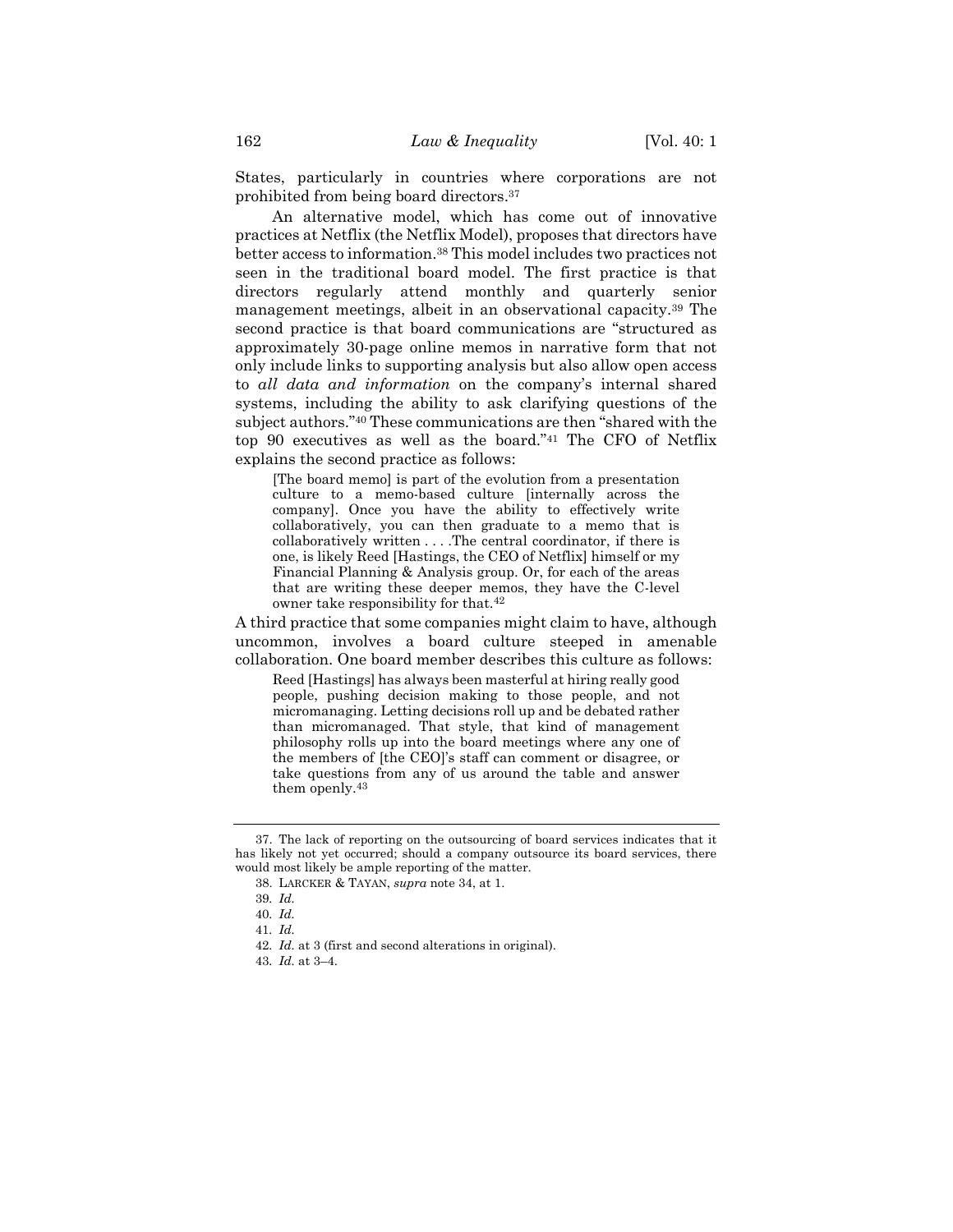Another board member says that "the overall tone Reed has set, really from early days, is around transparency .... There is no editorializing. There's no censorship."<sup>44</sup>

Although the directors talk about the quality of board members, the striking point about culture that comes from these comments (quoted above) is that both board members and the management staff are free to disagree, ask questions, and voice their own ideas.<sup>45</sup> This underlines the important role the CEO plays in setting the tone and culture, not only for the board of directors, but also for members of the management team.<sup>46</sup> This open culture is crucial for Netflix's practices of facilitating information flow through board attendance at management meetings and the thirty page memos provided to the board pre-meeting. It is questionable whether the Netflix Model can be adopted in its entirety by larger companies with numerous management teams. Board members would be grossly over-extended if they were required to attend *all* management meetings for large companies. Some aspects of the Netflix Model, however, should be encouraged in larger companies, particularly the CEO facilitating a culture of openness and freethinking in the board and management teams.

<span id="page-9-0"></span>Ronald J. Gilson and Jeffrey N. Gordon provide an additional alternative to the current monitoring board model: they call it the "Board 3.0" Model, and propose that board members are "*thickly informed*, *well-resourced and highly motivated*," similar to the private equity model.<sup>47</sup> Calling the initial advisory model of the board, "Board 1.0," and the next monitoring model of the board, "Board 2.0," Gilson and Gordon explain that two developments since the adoption of the Eisenberg model required a change in board models: (1) the switch to majoritarian, institutional ownership of most large public companies, and (2) the rise of hedge funds.<sup>48</sup> These developments indicate that management is being challenged by activist investors, and Gilson and Gordon argue that the board should be able to either defend management against such attacks

<sup>44</sup>*. Id.* at 4.

<sup>45</sup>*. Id.* at 3–4.

<sup>46.</sup> The idea of management setting the tone at the top is often used in the context of corporate culture. *See, e.g.*, Alfredo Contreras, Aiyesha Dey & Claire Hill, *Tone at the Top and the Communication of Corporate Values: Lost in Translation*, 43 SEATTLE U. L. REV. 497 (2020).

<sup>47.</sup> Ronald J. Gilson & Jeffrey N. Gordon, *Boards 3.0: An Introduction*, 74 BUS. L. 351, 353 (2019).

<sup>48</sup>*. Id.* at 352–53.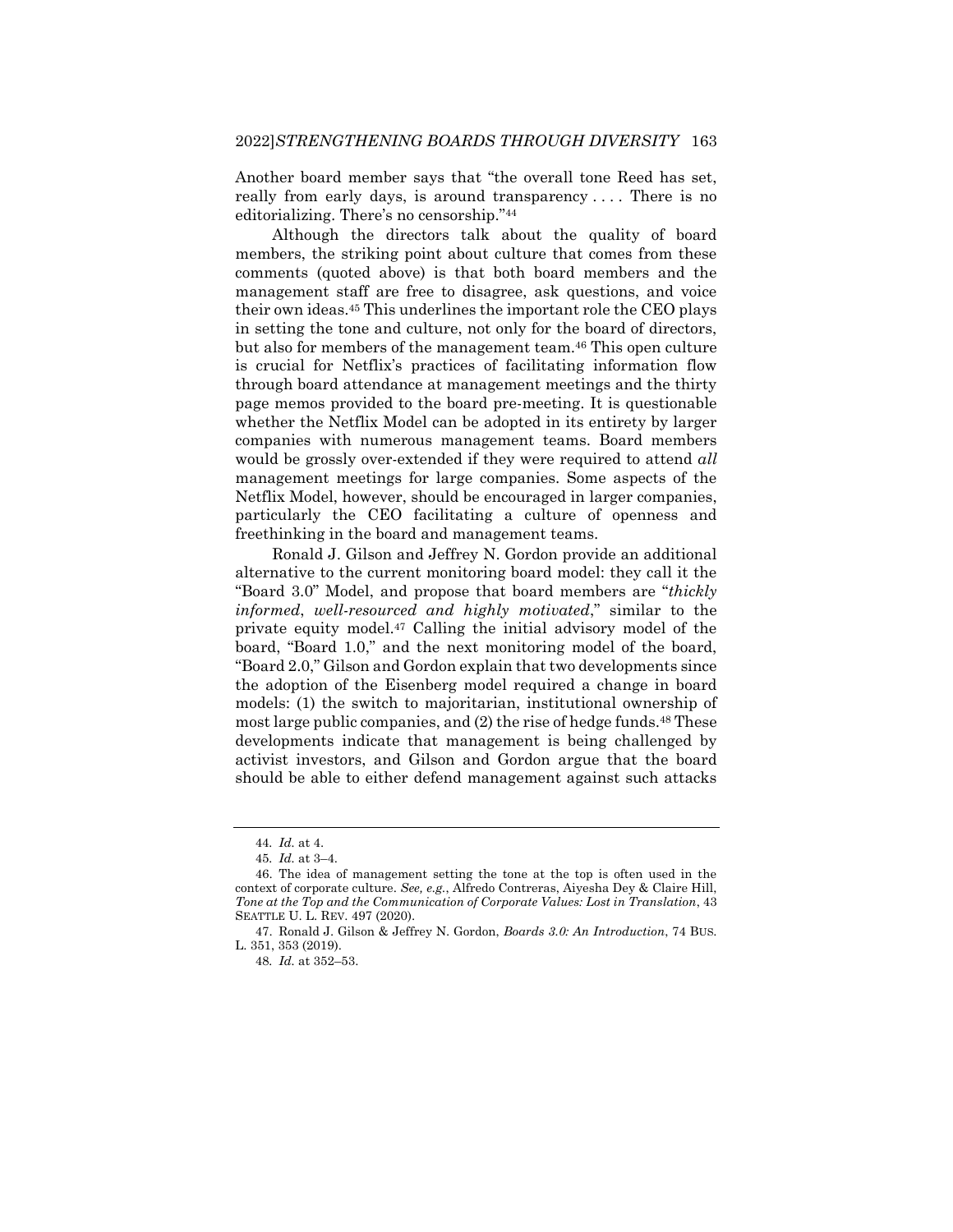or, where appropriate, insist that management take the challenges seriously.<sup>49</sup>

Like other critics of the current monitoring model, they also believe that Board 2.0 directors were not strong enough on oversight of the company's strategy and operational performance because of both time constraints and dependence on the CEO for information.<sup>50</sup> These issues led Board 2.0 directors to rely on stock prices to evaluate management.<sup>51</sup> To overcome these issues, Gilson and Gordon proposed the Board 3.0 Model, in which "directors could credibly *to themselves* and to majoritarian owners assert that the stock price is missing a critical element of expected future realizations."<sup>52</sup> They see the Board 3.0 Model as mirroring the private equity model, which charges the board with a mix of monitoring and operational roles.<sup>53</sup>

[A] Board 3.0 . . . is a board that contains a mix of directors on the current Board 2.0 model and "empowered" directors ("3.0 directors") who would specifically be charged with monitoring the strategy and operational performance of the management team. The 2.0 directors would serve, as now, on compliancefocused committees and otherwise take on the board's responsibilities, especially serving on "special committees" as necessary. The 3.0 directors would serve on an additional committee, the "Strategy Review Committee." Those directors would be supported by an internal "strategic analysis office" that would provide back-up support for a 3.0 director's engagement with the management team. If additional support was necessary, the 3.0 directors could engage outside consultants.<sup>54</sup>

Gilson and Gordon also address the issue of independent directors not being able to operate independently of management by proposing that Board 3.0 directors should have limited terms so that they are not "captured" by management.<sup>55</sup> While the compensation structure for independent directors is an important issue,<sup>56</sup> this Article will not focus on it because effective monetary incentives alone are not enough to address the main issues plaguing

<sup>49</sup>*. Id.* at 353.

<sup>50</sup>*. Id.* at 356.

<sup>51</sup>*. Id.*

<sup>52</sup>*. Id.* at 357.

<sup>53</sup>*. Id.* at 359.

<sup>54</sup>*. Id.* at 361.

<sup>55</sup>*. Id.*

<sup>56.</sup> Gilson & Gordon, *supra* note [47,](#page-9-0) at 361 (proposing that the 3.0 directors within their new board model would be paid mainly through long-term stock compensation to incentivize them to enhance value creation for the company).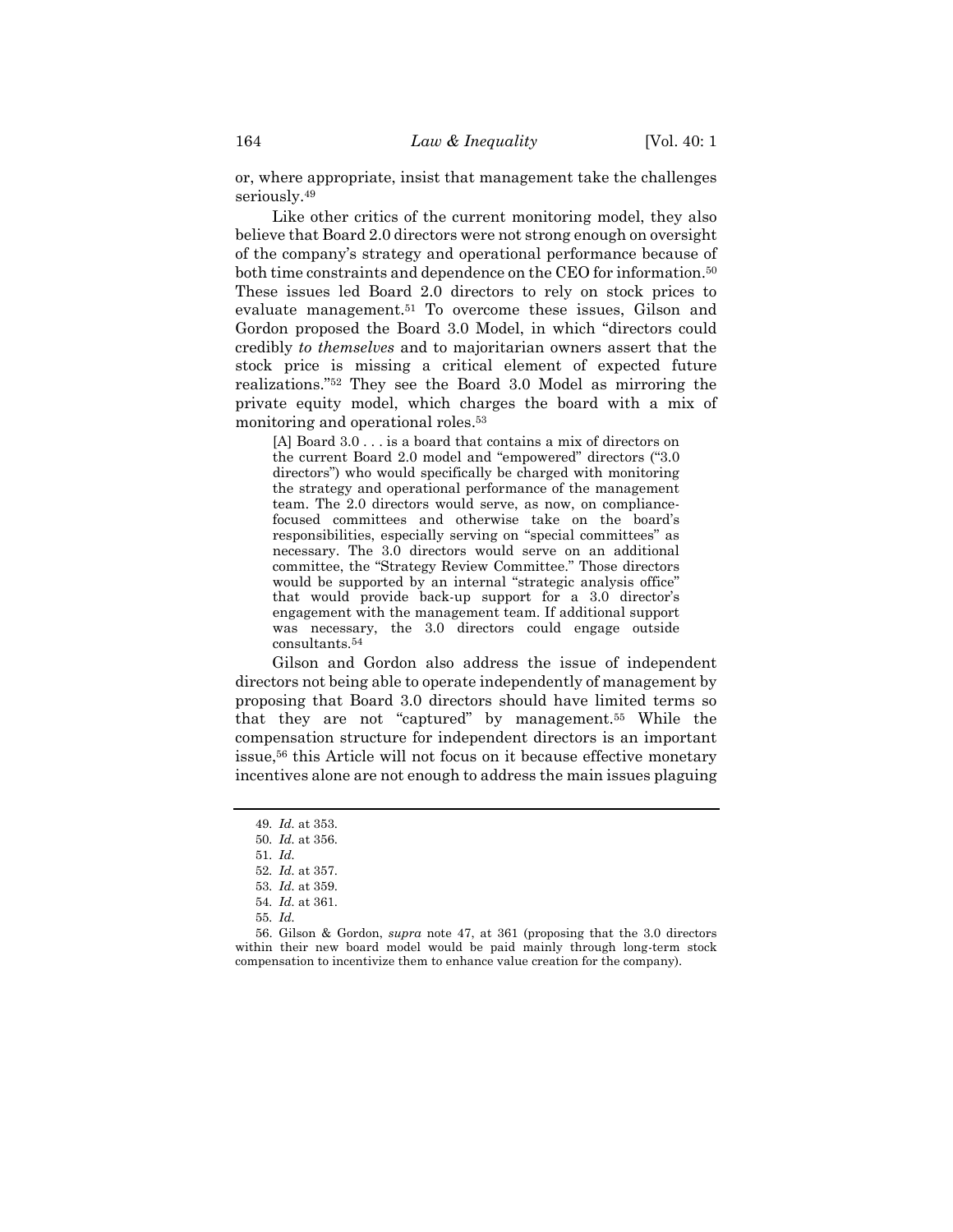the current monitoring board model (i.e., directors being poorly informed).<sup>57</sup> Importantly, the Board 3.0 Model is currently hypothetical and is something that companies might experiment with in the future.<sup>58</sup> However, a voluntary pivot to this model is unlikely because companies would need to overcome status quo bias.<sup>59</sup> In any case, the take-home message of the Board 3.0 Model is that there are elements of the monitoring model that are worth retaining, but other elements relevant to the advisory model of the board are worth introducing.

<span id="page-11-0"></span>The next proposal to fix the problems of the current monitoring model of the board comes from Faith Stevelman and Sarah Haan, who have suggested some "relatively low-cost, low-risk changes" that they believe would "improve boards' ability to deliver on the promise of improved corporate governance."<sup>60</sup> Their proposal consists of eight points: (1) separation of the CEO's and the Chair's roles; (2) being transparent about the CEO's involvement in the director search process; (3) increasing board diversity; (4) a nonbinding expectation that director terms would be limited to a certain number of years; (5) the professionalization of directors via credentialing as in the case of doctors and lawyers; (6) board selfevaluation with the board chair, using these surveys to gauge the directors' understanding of the company's interests and also in the director selection process; (7) the creation of an informational infrastructure (similar to the one adopted by the Netflix Model, but different than directors actually being present at management meetings) that lets information flow directly to the board, rather than through the CEO;<sup>61</sup> and (8) designing internal codes of conduct and structuring compensation packages to ensure that there is a reciprocal duty of candor between directors and the CEO.<sup>62</sup> All of these points, like the other proposals, seek to address the main deficiencies in the current monitoring model of the board.

<span id="page-11-1"></span><sup>57</sup>*. Id.* at 353 ("On the present board model, well-meaning directors are nonetheless thinly informed . . . .").

<sup>58.</sup> Although there is no evidence to suggest that companies are pursuing the Gilson and Gordon model, the authors' original goal was to create an experimental model following the previous experiment, Board 2.0. *Id.* at 354.

<sup>59</sup>*. Id.* at 361–62 (detailing the costs of implementing the Board 3.0 model, including friction against the company's current strategy).

<sup>60.</sup> Faith Stevelman & Sarah C. Haan, *Board Governance for the Twenty-First Century*, 74 BUS. L. 329, 338 (2019).

<sup>61.</sup> See Faith Stevelman & Sarah C. Haan, *Boards in Information Governance*, 23 U. PA. J. BUS. L. 179 (2020), for a detailed discussion of this point.

<sup>62.</sup> Stevelman & Haan, *supra* note [60,](#page-11-0) at 338–48.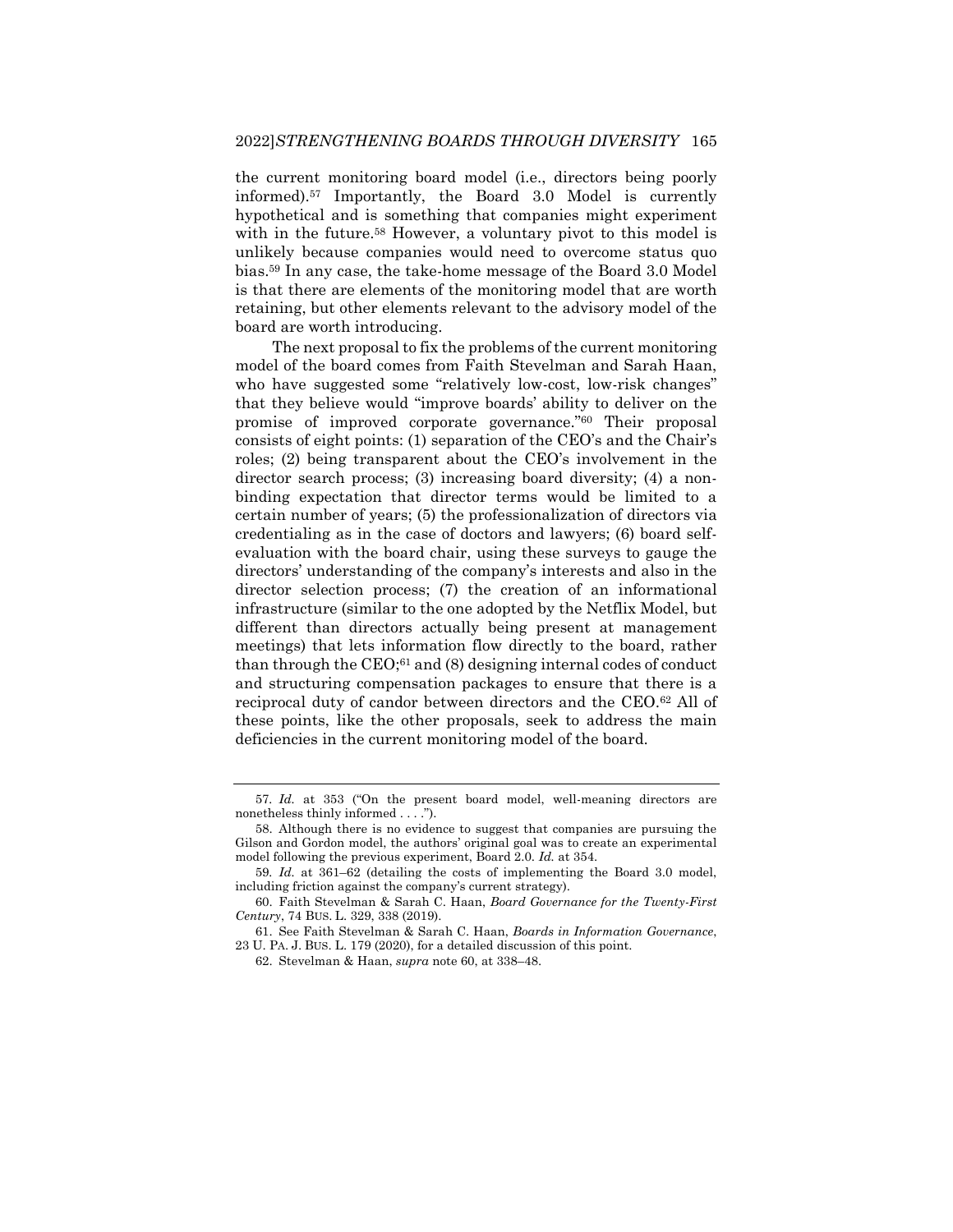Another potential avenue is Bainbridge and Henderson's Board Service Providers (BSP) Model, a provocative wake-up call that argues boards are not doing what they are supposed to be doing. However, the BSP Model itself will require us to re-imagine where decision-making should rest in corporate law. If the corporation is bound to decisions made by an external firm that is providing board services, then the incentives underpinning such a model would need to be examined in great detail before adopting it.<sup>63</sup> External audit firms have failed to detect fraud in many instances,<sup>64</sup> and it is not clear why a similar model would not give rise to similar failures for BSP firms. On the other hand, the Board 3.0 Model offers an interesting model that firms *might* adopt, although it would require companies to invest resources in restructuring their boards into this model.<sup>65</sup>

This Article will propose a model that uses diversity to strengthen boards, while also ensuring that the diverse board candidates are not over-burdened. Additionally, it will draw on and develop further some aspects of Stevelman and Haan's proposal, particularly those relating to diversity, professionalization, board evaluations, and the director selection process, as well as ideas that emerged from the Netflix Model. The model proposed in Part III of this Article will rely on third-party intermediaries (i.e., executive search firms and other organizations providing supplemental services to the board).

## **II. The Promise of Diversity – Addressing Both Sides of the Market**

Board diversity is often expected to solve corporate governance and workplace equality problems as if it were fairy dust.<sup>66</sup> In reality, although diversity certainly comes with its benefits, if not properly implemented, it may impose costs on both companies and the

<sup>63</sup>*. See* Gilson & Gordon, *supra* note [47,](#page-9-0) at 364 (distinguishing the Board 3.0 model from the BSP model); *see also* Stevelman & Haan *supra* note [60,](#page-11-0) at 330–38 (critiquing the BSP model and the incentives it creates).

<sup>64.</sup> See *Accountancy Giants Face Revamp Amid Criticism*, BBC NEWS (Jul. 6, 2020), https://www.bbc.com/news/business-53307572 [https://perma.cc/W3ZV-2347], for a recent example.

<sup>65.</sup> Gilson & Gordon, *supra* note [47,](#page-9-0) at 361–63 (discussing the compensatory and reputational costs associated with implementing the Board 3.0 model).

<sup>66</sup>*. See* Fairfax, *supra* not[e 6](#page-3-2) (evaluating the harm done by poor implementation of board diversity efforts despite an apparent increase in board diversity).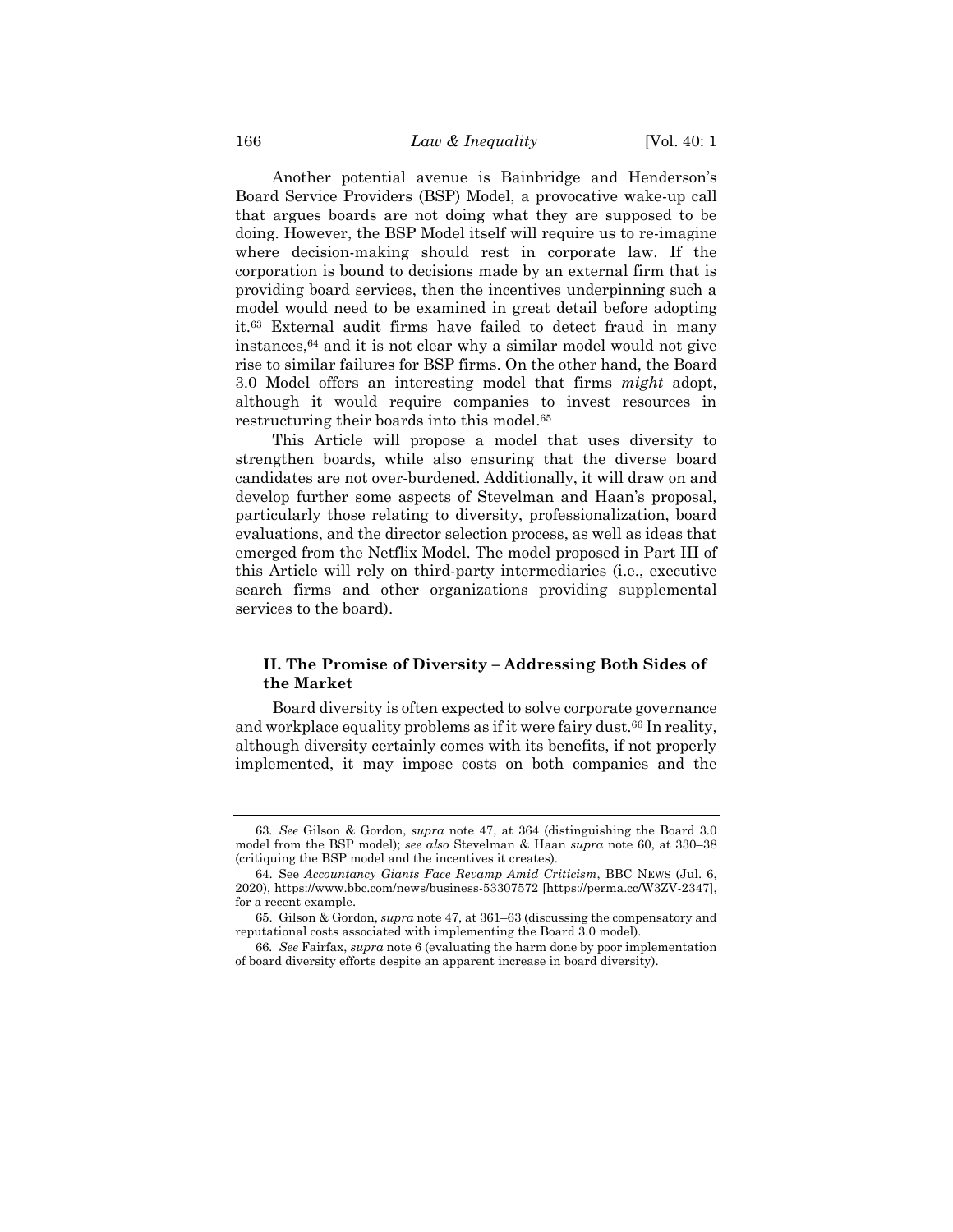diverse board candidates being appointed.<sup>67</sup> In this Part, the Article will consider diversity from both sides of the market (i.e., companies on one side and the diverse board members, usually women and members of racial minority groups, on the other).

Companies want to see how their boards may be strengthened by diversity. The discussion in Part I makes it apparent that one of the major problems with the existing board model is the overemphasis on the monitoring function.<sup>68</sup> Another major problem is that the current model has not been successful in fulfilling the monitoring role due to informational disadvantages, a lack of true independence from the CEO, and the inability to exercise independence where it exists.<sup>69</sup> Simply adding diverse candidates to the board will not solve all of these problems. Thus, any proposal to strengthen boards through diversity should be complemented by various other mechanisms, as Stevelman and Haan have done.<sup>70</sup>

As a first step, the benefits of diversity to both the monitoring and operational functions of the board should be explored. The idea that diverse boards are better at monitoring upper management flows partly from the assumption that diverse candidates are more likely to come from different social circles and hence will not hesitate to question management.<sup>71</sup> Furthermore, it is assumed that diverse candidates will bring with them different life experiences, which in turn helps them provide alternative perspectives to the board discussion.<sup>72</sup> The hope is that these different perspectives will help overcome "groupthink," when members of a cohesive group, striving for unanimity, are unable to realistically appraise alternative courses of actions. <sup>73</sup> However, as

<span id="page-13-0"></span><sup>67</sup>*. Id.* at 853–54 (concluding that justifying board diversity through business rationales alone may promote unrealistic expectations of business performance and marginalize diverse board members).

<sup>68.</sup> Most of the problems with the current model stem from the apparent necessity for boards to monitor corporate performance. *See supra* Part I.

<sup>69</sup>*. See* Stevelman & Haan, *supra* note [61,](#page-11-1) at 180, 243, 262. This combination of informational disadvantage and inability to exercise director independence exacerbates all the more the problems stemming from the overemphasis of the monitoring function.

<sup>70</sup>*. See* Stevelman & Haan, *supra* note [60.](#page-11-0)

<sup>71.</sup> Nanette Fondas, *Women on Boards of Directors: Gender Bias or Power Threat?*, *in* WOMEN ON CORPORATE BOARDS OF DIRECTORS: INTERNATIONAL CHALLENGES AND OPPORTUNITIES 172–73 (Ronald J. Burke & Mary C. Mattis eds., 2000) (referring to researchers suggesting that "more varied personal and professional backgrounds" of women contributed to more influence over management decisions).

<sup>72.</sup> AARON A. DHIR*,* CHALLENGING BOARDROOM HOMOGENEITY 157 (2015).

<sup>73</sup>*. See* Akshaya Kamalnath, *Gender Diversity as the Antidote to Groupthink on*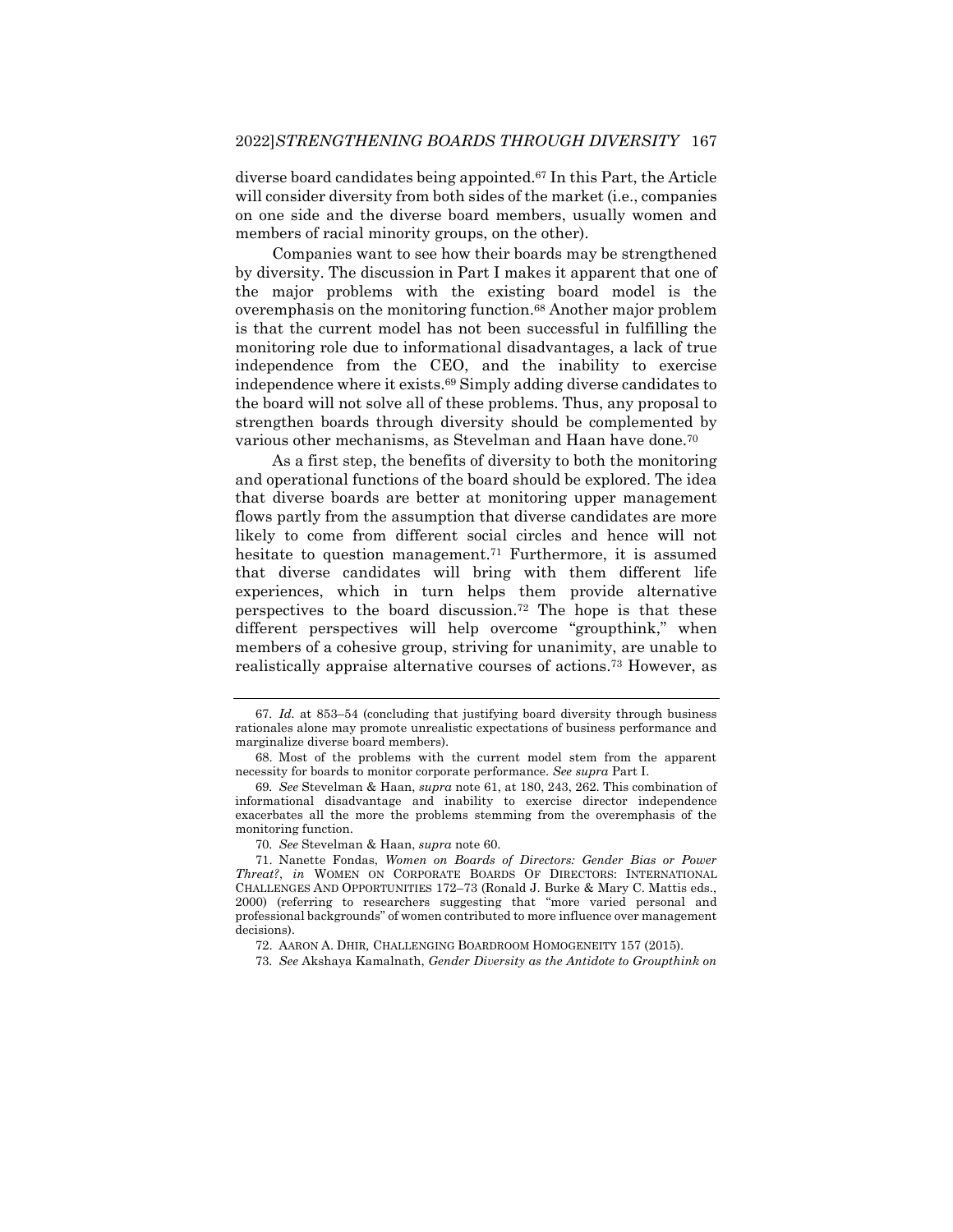the interviews of board members of Netflix demonstrate, it is not common for a board to have a culture where dissentient views are encouraged.<sup>74</sup> Relying on diverse board members to overcome a board culture that discourages alternate viewpoints as a means of enhancing the board's monitoring function puts an unreasonable burden on these members.<sup>75</sup>

There is a range of empirical studies showing the impact that women directors have on a number of proxies for monitoring.<sup>76</sup> For instance, in an oft-cited study, Renee B. Adams and Daniel Ferreira found that women directors enhance monitoring.<sup>77</sup> However, evidence suggests that gender diversity had beneficial effects *only* in companies where additional monitoring is required.<sup>78</sup> Thus, the impact of women directors seems to depend on the needs on each firm. In the context of mergers and acquisitions, one study found that women directors were less acquisitive than their male counterparts when pursuing deals.<sup>79</sup> On the other hand, a different study, focusing on banks, found evidence to suggest that more women on boards would not necessarily lead to less risk being taken by banking companies.<sup>80</sup> Since these studies are not unequivocal, this Article will not rely on the empirical literature.<sup>81</sup> Unfortunately, there are not as many studies on the impact of race or other forms of diversity on board monitoring.<sup>82</sup>

It is, however, worth noting that in a qualitative study of Delaware cases examining whether gender diversity improves

79. Maurice Levi, Kai Li & Feng Zhang, Men are from Mars, Women are from Venus: Gender and Mergers and Acquisitions 4, 20 (Nov. 2011) (unpublished with the American Economic Association), https://www.aeaweb.org/aea/2012conference/program/retrieve.php?pdfid=191.

80. Renee B. Adams & Vanitha Ragunathan, Lehman Sisters 8 (Sept. 3, 2015) (unpublished manuscript) (on file with SSRN), https://papers.ssrn.com/sol3/papers.cfm?abstract\_id=2380036.

82. This illustrates a limit on the current research of the impact board diversity has on corporate performance. More research needs to be done to properly evaluate the likely beneficial impact diversity has on governance.

*Corporate Boards*, 22 DEAKIN L. REV. 85 (2017).

<sup>74.</sup> Larcker & Tayan, *supra* note [34,](#page-7-0) at 1.

<sup>75</sup>*. See* DHIR, *supra* note [72,](#page-13-0) at 147–72 (concluding from interviews of directors in Norway that the introduction of women directors enhanced board processes).

<sup>76</sup>*. See* Deborah H. Rhode & Amanda K. Packel, *Diversity on Corporate Boards: How Much Difference Does Difference Make?*, 39 DEL. J. CORP. L. 377 (2014) (analyzing multiple studies on board diversity).

<sup>77.</sup> Renee B. Adams & Daniel Ferreira, *Women in the Boardroom and Their Impact on Governance and Performance*, 94 J. FIN. ECON. 291, 292 (2009).

<sup>78</sup>*. Id.* at 292, 307.

<sup>81.</sup> See Kamalnath, *supra* not[e 8,](#page-3-0) for a summary of empirical studies specifically linking diversity to the board's monitoring function.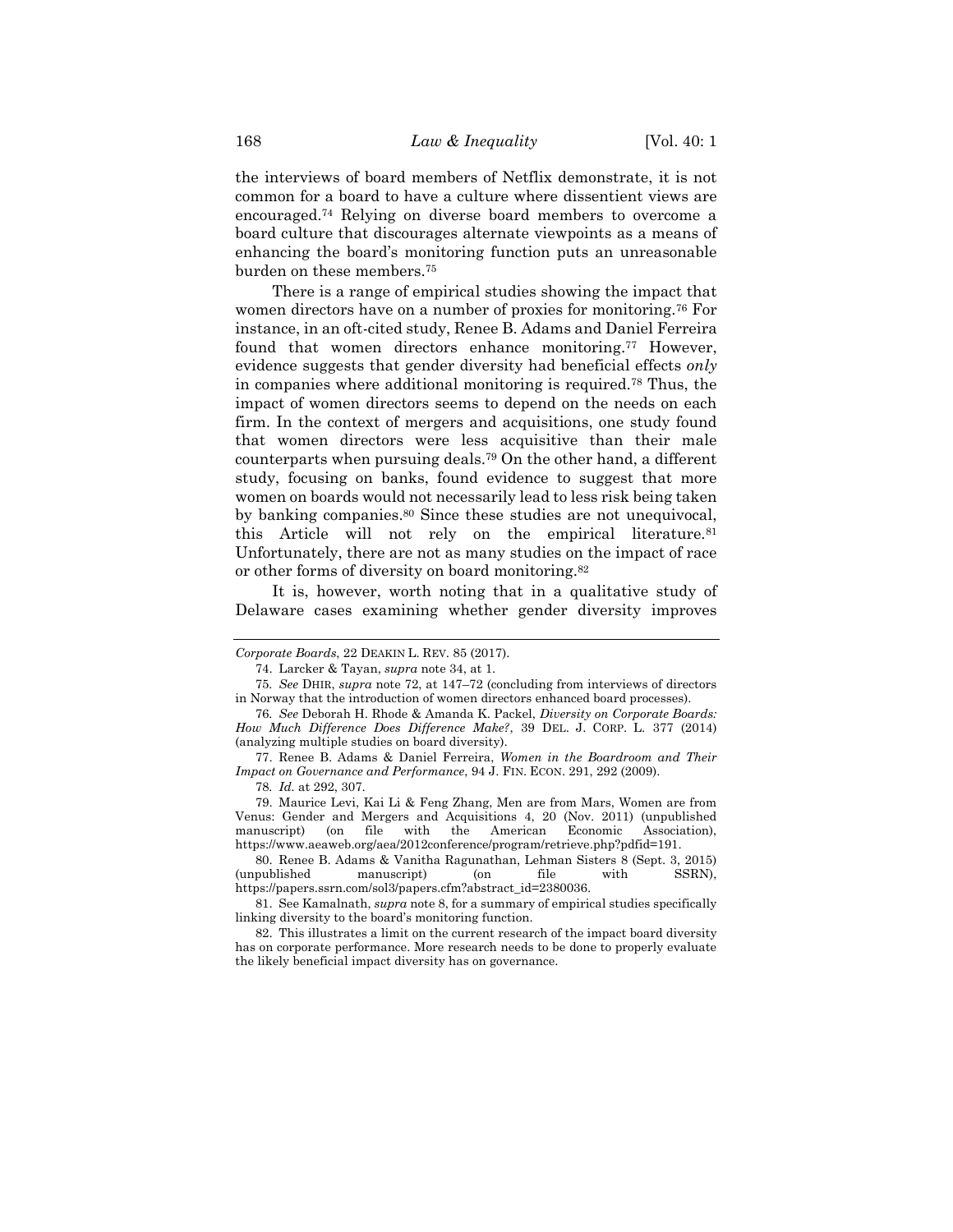corporate governance, this author found that in some cases where the company had women directors, their decision-making was not very different from their male counterparts.<sup>83</sup> This is probably because the women had C-Suite experience and as a result did not bring with them a remarkably different perspective, at least in the context of the acquisition the decisions were about.<sup>84</sup>

In another case, two newly appointed directors, not diverse in terms of gender, questioned the board's decision not to fire the CEO in the face of a crisis.<sup>85</sup> This was possibly attributable to the fact that they were newly appointed to the board after the company had already received negative publicity.<sup>86</sup> Thus, board members who belong to different social groups/networks and newly appointed directors are likely to be better monitors, irrespective of their gender or race. This adds weight to the adoption of soft term limits for board directors, which was part of Stevelman and Haan's proposal.<sup>87</sup>

The same study of Delaware cases also found that when the same person held both the position of CEO and board chair, the board's ability to monitor management effectively was impaired.<sup>88</sup> This is again consistent with Stevelman and Haan's proposal.<sup>89</sup> However, the study goes on to note that the CEO and his "inner circle," all of whom were male and had worked together for a long time, within the management team seemed to be aware of and involved in the illegal activities carried on in the company.<sup>90</sup> This indicates the need for diversity within management teams and executive directors as well.<sup>91</sup> Furthermore, as the interviews of the Netflix directors show, the CEO must prioritize a culture within both the board and management teams that allows open discussion and transparency.<sup>92</sup>

<sup>83.</sup> Kamalnath, *supra* not[e 8,](#page-3-0) at 115.

<sup>84</sup>*. Id.*

<sup>85</sup>*. Id.* at 113.

<sup>86</sup>*. Id.* at 116.

<sup>87.</sup> Stevelman & Haan, *supra* note [60,](#page-11-0) at 343; *see also* Yaron Nili, *The "New Insiders": Rethinking Independent Directors' Tenure*, 68 HASTINGS L.J. 97 (2016) (proposing that the increase in average director tenure is a direct response to independence requirements that lead companies to seek new directors).

<sup>88.</sup> Kamalnath, *supra* not[e 8,](#page-3-0) at 116.

<sup>89.</sup> Stevelman & Haan, *supra* note [60,](#page-11-0) at 343.

<sup>90.</sup> Kamalnath, *supra* not[e 8,](#page-3-0) at 80, 116–17.

<sup>91</sup>*. Id.* at 80; *see also* Afra Afsharipor, *Bias, Identity and M&A*, 2020 WIS. L. REV. 471, 484–85 (2020) (observing that increased gender diversity on boards is associated with "more vigorous board monitoring").

<sup>92.</sup> Larcker & Tayan, *supra* note [34,](#page-7-0) at 4.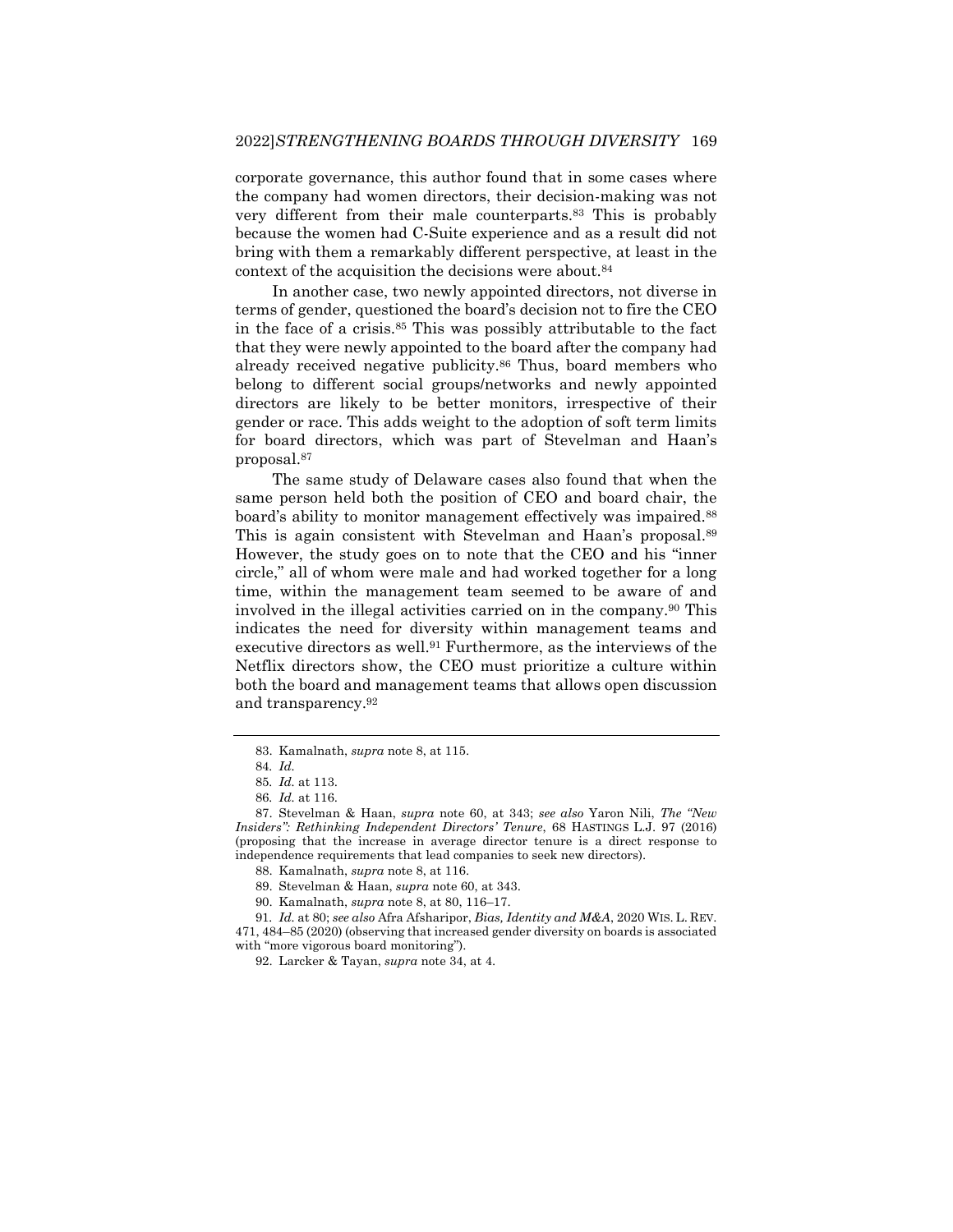Thus, while diverse directors are valuable, that diversity should not be restricted to independent directors. Liminality (i.e., outsider status) also plays an important role in monitoring ability, so periodic board refreshment is necessary.<sup>93</sup> Finally, the CEO should be invested in improving the board and top management culture. Such changes will help facilitate the free flow of information from management to the board and advice from the board to management.<sup>94</sup> The question then is how companies, and more specifically CEOs, may be incentivized to introduce such changes. The model proposed in Part III below seeks to address this.

The other side of the market consists of the diverse potential board and top management members. Women and members of minority racial groups will be the main focus of this discussion, but there will be some mention of members from different experiential backgrounds. While a lot of literature has been devoted to how diversity benefits companies,<sup>95</sup> not nearly as much literature has focused on why diverse candidates might want to serve as board directors or even remain in the workforce in executive roles.

Often businesses and law firms lament that the pool of diverse candidates is too shallow,<sup>96</sup> but recent diversity databases show that this is simply not the case.<sup>97</sup> Instead, it is likely that women and minority candidates are opting out of workplaces where racism, sexism, bullying, and discrimination are prevalent.<sup>98</sup> Similarly, potential board members would likely want to opt out of boards where they are merely hired as tokens to signal that the company cares about diversity, rather than as members whose contributions are valued. In one study, women directors said that they were not treated as full members of the group and that "many male directors seem unaware that they may create hostile board cultures, fail to listen to female directors or accept them as equals, and require them to continually reestablish their credentials."<sup>99</sup>

<sup>93.</sup> Kamalnath, *supra* not[e 8,](#page-3-0) at 26.

<sup>94</sup>*. Id.* at 110–11.

<sup>95</sup>*. See* Kamalnath, *supra* note [8.](#page-3-0)

<sup>96</sup>*. See* Eli Wald, *In-House Myths*, 2012 WIS. L. REV. 407, 456 (2012).

<sup>97</sup>*. See, e.g.*, Derek T. Dingle, *Power in the Boardroom: Registry of Black Corporate Board Members*, BLACK ENTER. (Sept. 18, 2018), https://www.blackenterprise.com/registry-black-corporate-board-members-2018/ [https://perma.cc/X3D4-9QDS].

<sup>98.</sup> Cheryl L. Wade, *Gender Diversity on Corporate Boards: How Racial Politics Impedes Progress in the United States*, 26 PACE INT'L L. REV. 23, 34 (2014).

<sup>99.</sup> Boris Groysberg & Deborah Bell, *Dysfunction in the Boardroom*, HARV. BUS. REV. (June 2013), https://hbr.org/2013/06/dysfunction-in-the-boardroom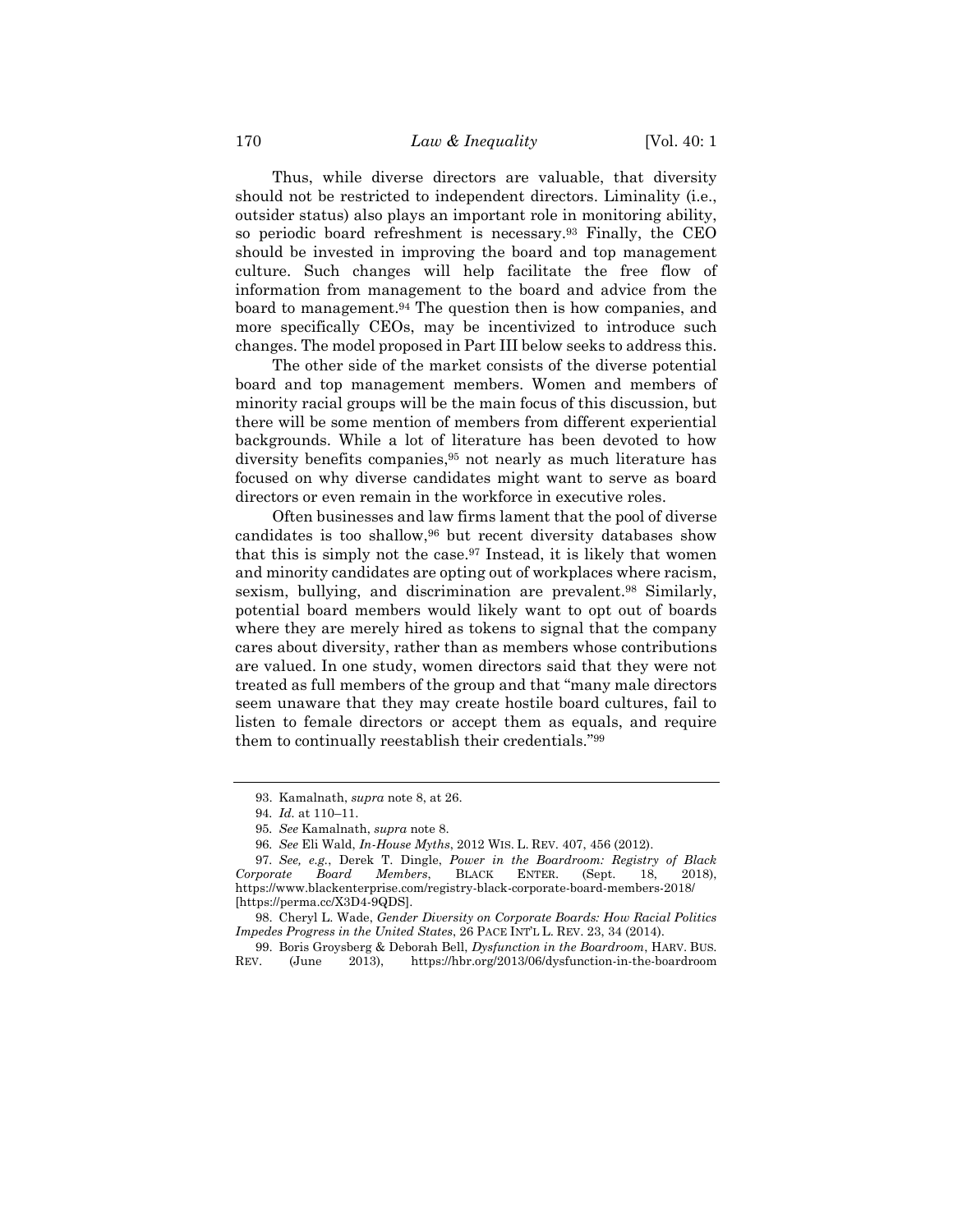<span id="page-17-2"></span>There is also the issue of "glass cliffs," in which women and racial minorities are appointed only when a company is facing a crisis.<sup>100</sup> In any kind of crisis, but especially when the crisis involves an issue of sexual harassment or unaddressed racism, a newly appointed director who is a woman or a member of a racial minority faces more scrutiny. For instance, when Ariana Huffington was appointed to the board of Uber after the allegations of sexual harassment created a reputational crisis for the company, some news articles discussed her appointment with negative undertones.<sup>101</sup> Similarly, in response to the Black Lives Matter movement, Reddit appointed a Black director to their board.<sup>102</sup> Especially with appointments that are made in response to high publicity events about company-specific or systemic injustices, it becomes increasingly important for these diverse candidates to be able to make informed assessments about the culture of the board and the wider company.

<span id="page-17-1"></span><span id="page-17-0"></span>Being part of a board that does not in fact facilitate discussions of different perspectives means that diverse candidates will likely be unable to truly influence the board's decisions.<sup>103</sup> Further, to have an impact on issues like harassment and discrimination, directors need to perform both monitoring and advisory roles. It is then important to know whether the CEO and board culture facilitates such involvement. Such information will allow board candidates to assess whether they will be able to make a real contribution to the company. This is particularly important for diverse candidates who are hired in the context of social pressure

102. Isabel Togoh, *Michael Seibel Becomes Reddit's First Black Board Member After Alexis Ohanian's Resignation*, FORBES (June 10, 2020), https://www.forbes.com/sites/isabeltogoh/2020/06/10/michael-seibel-becomesreddits-first-black-board-member-after-alexis-ohanians-resignation/#5e551498430a [https://perma.cc/9J7X-J6MG].

<sup>[</sup>https://perma.cc/ZGK7-HGRJ].

<sup>100.</sup> Douglas M. Branson, *Pathways for Women to Senior Management Positions and Board Seats: An A to Z List*, 2012 MICH. ST. L. REV. 1555, 1568 (2012); Terry Morehead Dworkin, Aarti Ramaswami & Cindy A. Schipani, *A Half-Century Post-Title VII: Still Seeking Pathways for Women to Organizational Leadership*, 23 UCLA WOMEN'S L.J. 29, 46 (2016).

<sup>101</sup>*. See, e.g.*, Katerina Ang, *Can Arianna Huffington Help Uber Recover from Sexual Harassment Claims?*, MARKET WATCH (Mar. 24, 2017), https://www.marketwatch.com/story/can-arianna-huffington-help-uber-recoverfrom-sexual-harassment-claims-2017-03-24-9884450 [https://perma.cc/246D-RVZR].

<sup>103.</sup> Dirk-Jan Van Veen, Ravi S. Kudesia & Hans R. Heinimann, *An Agent-Based Model of Collective Decision-Making: How Information Sharing Strategies Scale With Information Overload*, 7 IEEE TRANSACTIONS ON COMPUTATIONAL SOC. SYS. 751, 765 (2020) (finding that diversity alone will not improve decision-making in a team if the team cannot "leverage the wisdom of disagreement").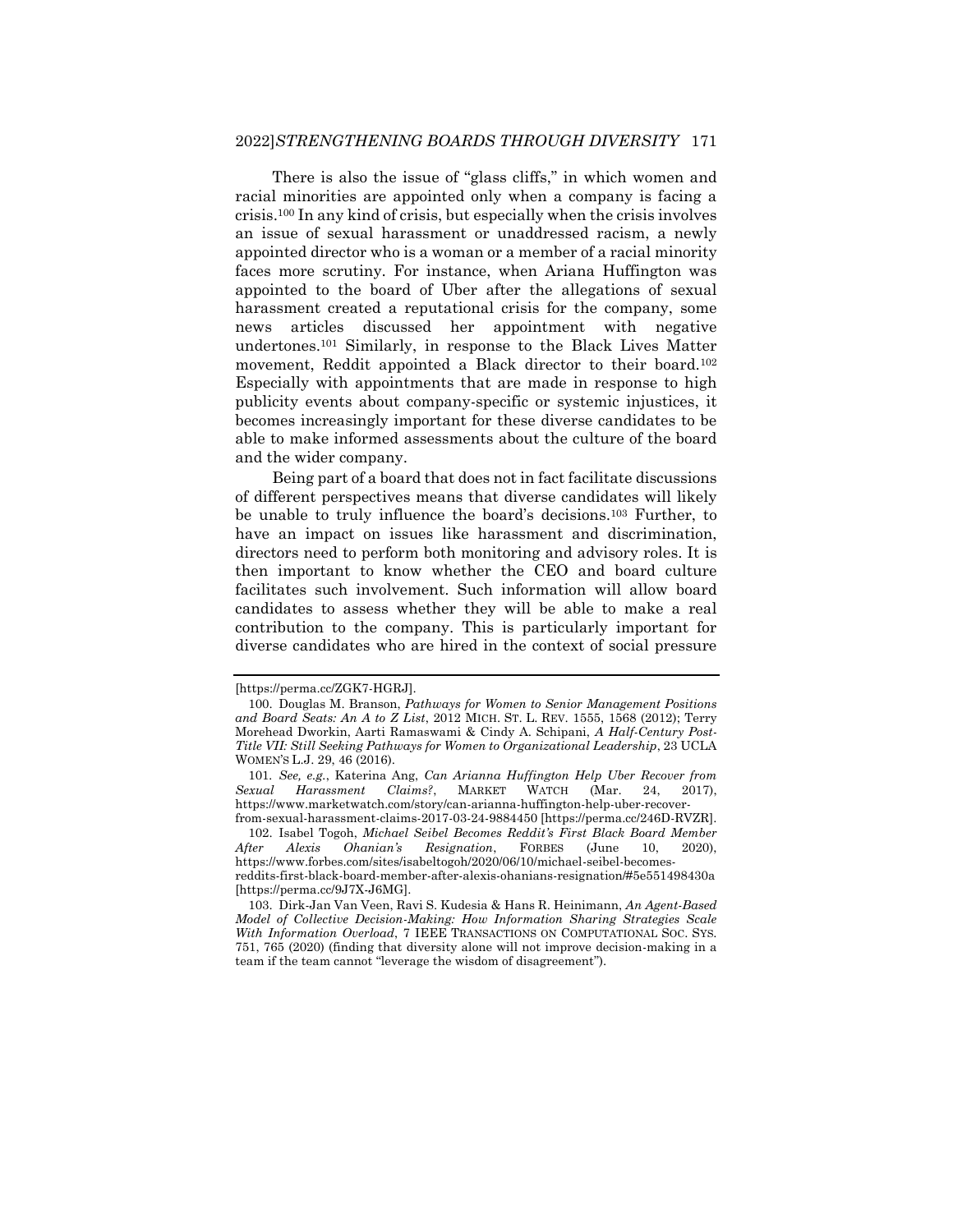resulting from social movements like #MeToo and Black Lives Matter, since the expectation seems to be that these candidates will help address problems of sexism and racism within the firm. If candidates are in fact able to make such assessments, then companies will also be incentivized to pay attention to these issues in order to attract more diverse candidates. This presents the issue of how a potential director may be assisted in making these assessments accurately. This will be addressed in the model proposed in Part III below.

What this Part II has described is a classic two-sided market where companies want to appoint diverse candidates, either to signal their commitment to social issues or to genuinely improve governance, and diverse candidates want the ability to accurately assess boards before joining them. As the next Part will show, thirdparties providing supplemental board services, like board evaluations and executive and director search functions, are wellsuited to service this two-sided market. In doing so, shareholders and other stakeholders stand to gain as well.

#### **III. Reliance on Third-Party Intermediaries**

Third-party providers of supplemental board services like executive and director searches and board evaluations are already being used by companies.<sup>104</sup> Omari Scott Simmons notes that executive search firms act as intermediaries in the labor market for executive talent since they facilitate transactions between companies and potential executives.<sup>105</sup> The executive search firms are able to fill information gaps between these two parties; however, as any third-party involvement naturally does, they do come with costs.<sup>106</sup> The fact that companies are using them indicates that the benefits exceed any costs.<sup>107</sup> For diverse candidates, the benefits are even more valuable, and the costs presumably stay the same, making acceptance of the costs much easier.

Executive search firms not only "research, identify, screen, interview, verify candidate qualifications, and engage in final offer negotiations," but also provide "leadership consulting, succession

<sup>104</sup>*. See* Omari Scott Simmons, *Forgotten Gatekeepers: Executive Search Firms and Corporate Governance*, 54 WAKE FOREST L. REV. 807 (2019).

<sup>105</sup>*. Id.* at 815.

<sup>106</sup>*. Id.* at 816.

<sup>107</sup>*. Id.* at 817–19 (establishing that, amongst other things, the benefits to the company include signaling good governance practices and shifting accountability).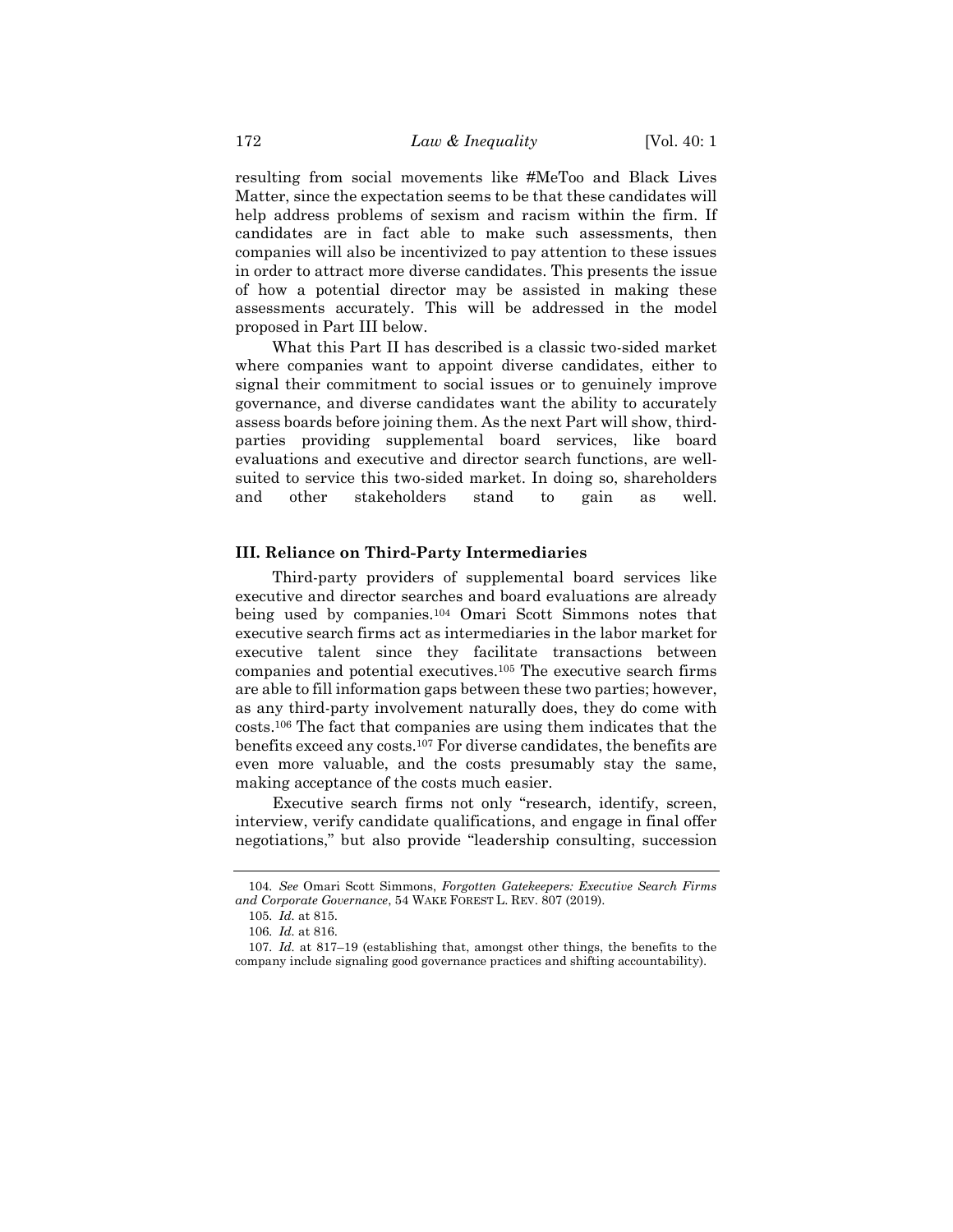planning, and board assessment" services.<sup>108</sup> Interestingly, the larger executive search firms also offer "culture shaping."<sup>109</sup> Recently, one of the big executive search firms bought a leadership consulting firm to consolidate its "culture shaping" offering.<sup>110</sup> The use of these executive search firms appears to be extensive: within the director hiring process, executive search firms "on average recommended 22.7% of independent directors to the board."<sup>111</sup>

<span id="page-19-0"></span>The recent emphasis on diversity in boards, coupled with pressure from social movements, indicates that executive search firms are likely to be used more frequently in the coming days.<sup>112</sup> According to the board search guiding principles of the selfregulating Association of Executive Search and Leadership Consultants (AESC), diversity is already one of the factors that executive search firms engage with during the board consultation process.<sup>113</sup> On the company's side, executive search firms work to manage unconscious bias, while at the same time preparing candidates by briefing them about the company's culture and strategy.<sup>114</sup> Relatedly, they also focus on board refreshment practices and succession planning.<sup>115</sup>

Executive search firms like the AESC also consult with boards to provide advisory services which include assessing board culture, creating an inclusive board culture, inducting new board members, improving the relationship between the CEO and the board, and clarifying the roles of the board, its committees, and its members.<sup>116</sup> Crucially, it also includes board evaluation services.<sup>117</sup> While board evaluation is not a new idea, most company boards only conduct a

<sup>108</sup>*. Id.* at 820.

<sup>109</sup>*. Id.* at 825–26.

<sup>110</sup>*. See Heidrick Buys 'Culture Shaping' Firm for \$53 Million*, STAFFING INDUS. ANALYSTS (Jan. 3, 2013), https://www2.staffingindustry.com/site/Editorial/Daily-News/US-Heidrick-Buys-Culture-Shaping-Firm-for-53-Million-24168 [https://perma.cc/486L-9M3E].

<sup>111.</sup> Ali C. Akyol & Lauren Cohen, *Who Chooses Board Members?*, *in* ADVANCES IN FINANCIAL ECONOMICS 43, 14 (Emerald Publ'g Ltd. 2013).

<sup>112</sup>*. See* Ang, *supra* note [101;](#page-17-0) Togoh, *supra* note [102;](#page-17-1) Branson, *supra* note [100;](#page-17-2)  Dworkin, s*upra* note [100;](#page-17-2) ASS'N OF EXEC. SEARCH AND LEADERSHIP CONSULTANTS, AESC BOARD SEARCH & ADVISORY SERVICES GUIDING PRINCIPLES 2–3 (AESC ed., 2016).

<sup>113.</sup> ASS'N OF EXEC. SEARCH AND LEADERSHIP CONSULTANTS, *supra* note [112.](#page-19-0)

<sup>114</sup>*. Id.* at 4.

<sup>115</sup>*. Id.* at 3.

<sup>116</sup>*. Id.* at 5.

<sup>117</sup>*. Id.*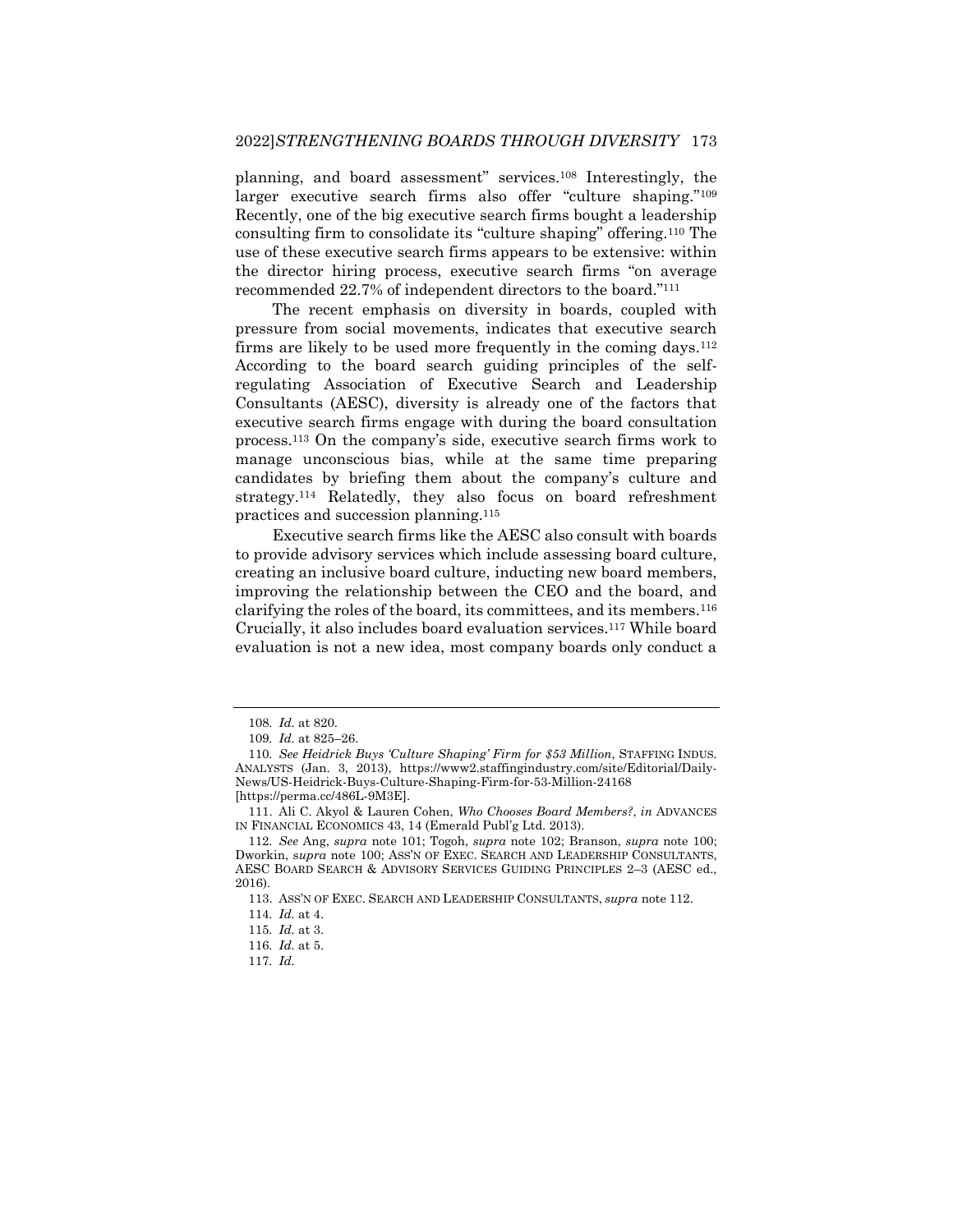self-assessment.<sup>118</sup> Outsourcing it to a third-party firm can bring objectivity into the process. Since these same third-party firms also act as intermediaries for director appointments, the evaluations can be used as an important metric for candidates to assess the company. Thus, executive search firms, through the range of supplemental board services they provide, are already acting as intermediaries between boards and candidates for board directorships.

To ensure that these intermediaries are efficiently serving both sides of the market, it is necessary for them to focus their evaluations of company culture on issues that diverse board members might find particularly challenging. As discussed earlier in this article, important questions like whether dissentient views are frowned upon, or whether board members have timely access to information,<sup>119</sup> should be included in the evaluation metrics. These issues speak to a board's culture and diverse directors will particularly value these metrics when making decisions. Even information about the companies' board refreshment policies and succession planning can be useful to potential candidates in assessing the culture of the board. The more refreshment there is, the more open the board is to hear from newer members.<sup>120</sup> These factors might also help candidates who fulfill other facets of diversity (e.g., those from a different experiential background) to decide whether to take on the board position.

Further, under the current monitoring board model—since diverse board members usually bear the burden of being appointed after a human crisis (e.g., harassment, bullying, etc.) within the company or a social movement drawing attention to systemic problems—diverse directors cannot afford to be as under-committed to the company as many other independent directors currently are. Eventually, greater involvement of diverse directors, coupled with pressure from intermediaries providing board advisory services, has the potential to change the expectations for all independent directors.

Even though executive search firms provide numerous advantages, it is not advisable for regulators to require companies to engage them for director nomination, board evaluation, and other

<sup>118</sup>*. See* N.Y. STOCK EXCH., LISTED COMPANY MANUAL SECTION 303A CORPORATE GOVERNANCE STANDARDS 1–14 (NYSE ed., 2004) (requiring companies to conduct self-evaluations at least annually).

<sup>119.</sup> Kamalnath, *supra* not[e 8,](#page-3-0) at 113, 118.

<sup>120</sup>*. Id.* at 118.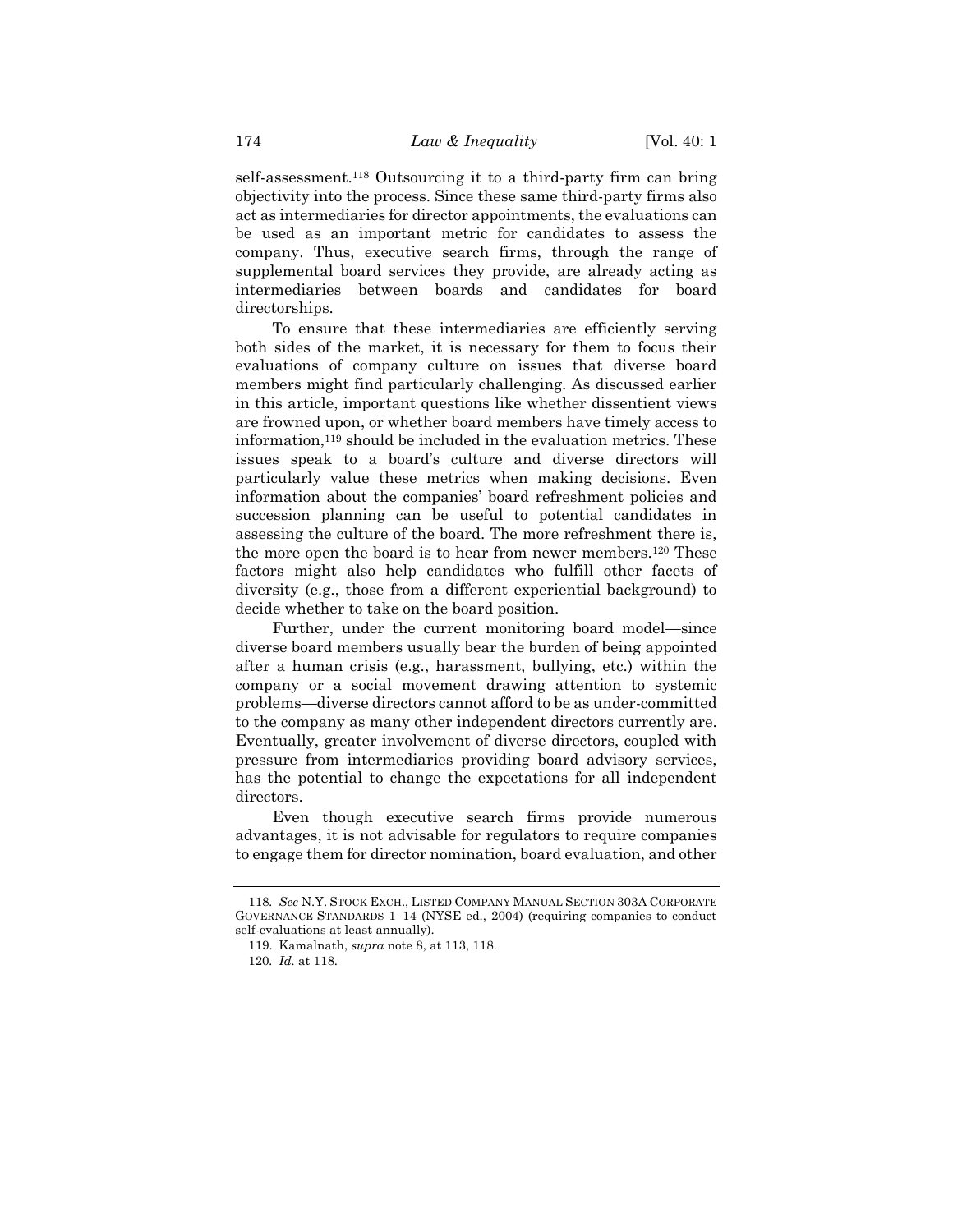board advisory services. It is likely that mandating board evaluation exercises would result in tick-the-box compliance rather than genuine investment in the process.<sup>121</sup> A better approach would be the creation of a market driven process in which the demand for board diversity results in intermediary firms refining their board evaluation processes based on the needs of diverse candidates. That said, the informational needs of diverse candidates is an underresearched issue that needs to be highlighted. Once the importance of board evaluation reports and their positive link to board diversity is understood, institutional investors, many of whom are already active on the diversity agenda, will begin to engage with companies requiring disclosure of board evaluation reports on these lines. Executive search firms would be able to exclude confidential information and provide a version of the report that is easily digestible for outsiders. Proactive companies could even start to make these reports available on their company website so that they are available not only to potential board members and investors, but also to the wider society.

#### **Conclusion**

This Article has attempted to address board diversity and board effectiveness in conjunction, because the former has potential to address the latter. However, it is not as simple as adding some diverse directors to the board and expecting governance problems to be resolved. There are serious problems with the current monitoring model of the board and, while it may be tempting to assume that diversity is an easy fix, it is time to realize that diversity will only be useful when complemented by other measures. The model proposed in this Article offers a solution to help both companies and diverse directors.

This Article has also reviewed a number of new board models, some as drastic as outsourcing the board entirely.<sup>122</sup> It has reviewed and drawn from less drastic models, such as the one proposed by Stevelman and Haan<sup>123</sup> and the one already in use at Netflix.<sup>124</sup> The Board 3.0 Model offers a good blueprint for adoption by companies

<sup>121</sup>*. See* Luca Enriques & Dirk Zetzsche, *Quack Corporate Governance, Round III: Bank Board Regulation Under the New European Capital Requirement Directive*, 16 THEORETICAL INQUIRIES L. 211, 212 (2015).

<sup>122.</sup> Bainbridge & Henderson, *supra* not[e 1,](#page-2-1) at 1056.

<sup>123</sup>*. See* Stevelman & Haan, *supra* note [60.](#page-11-0)

<sup>124</sup>*. See* Larcker & Tayan, *supra* not[e 34.](#page-7-0)